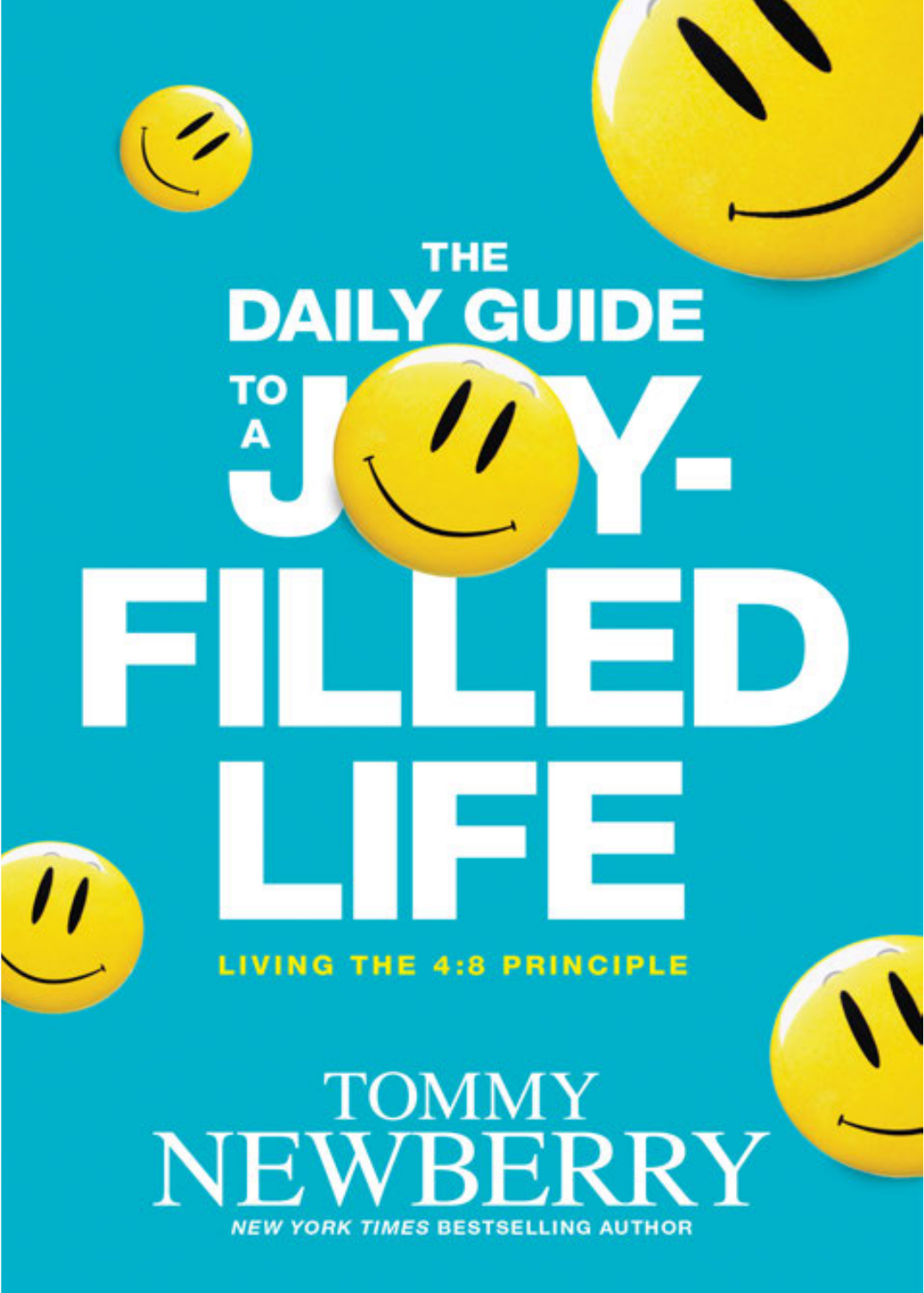"What Tommy has captured so beautifully in this book is how Philippians 4:8 serves to get joyless, critical thinking under control. This book reminds us all that we have a choice when it comes to our thought life and that right choices generate right attitudes. Prepare to be challenged! If you want revolutionary thinking, then read this book!"

#### **JANET PARSHALL**

Nationally syndicated talk show host

"Tommy Newberry's book is a surefire primer for finding authentic joy in the center of God's will. And thank the Lord, Tommy is honoring God by writing books like this one."

#### **DON PIPER**

*New York Times* bestselling author of *90 Minutes in Heaven*

"*The 4:8 Principle* is one of only a small handful of books that have deeply influenced me over the last decade. I have shared it with many friends and thousands of youth leaders across the country. In this book, Tommy Newberry amplifies his call for joy and shows us, step-by-step, how to activate 4:8 throughout our lives. Read this book and spread the joy!"

### **DR. JEANNE MAYO**

President of Youth Leader's Coach; youth communicator; author

"If we desire more joy, then we need to line up our thinking with the apostle Paul's advice in Philippians 4:8. Tommy coaches us to put this powerful principle into practice! With this book, you'll be inspired to leave your comfort zone behind and start living in the joy zone."

#### **BRYANT WRIGHT**

Senior pastor of Johnson Ferry Baptist Church; president of the Southern Baptist Convention

"This book is a powerful and practical resource. It is a must-read for anyone interested in improving their quality of life and their relationship with God."

### **GREGORY A. DALE, PHD**

Professor of sport psychology and sport ethics at Duke University; author of *It's a Mental Thing!*

"Simple, relevant, and powerful, the 4:8 message continues to touch lives in deep and meaningful ways. If you want to live each day with more joy, then read this book."

### **JEREMIE KUBICEK**

CEO of GiANT Impact; author of *Making Your Leadership Come Alive*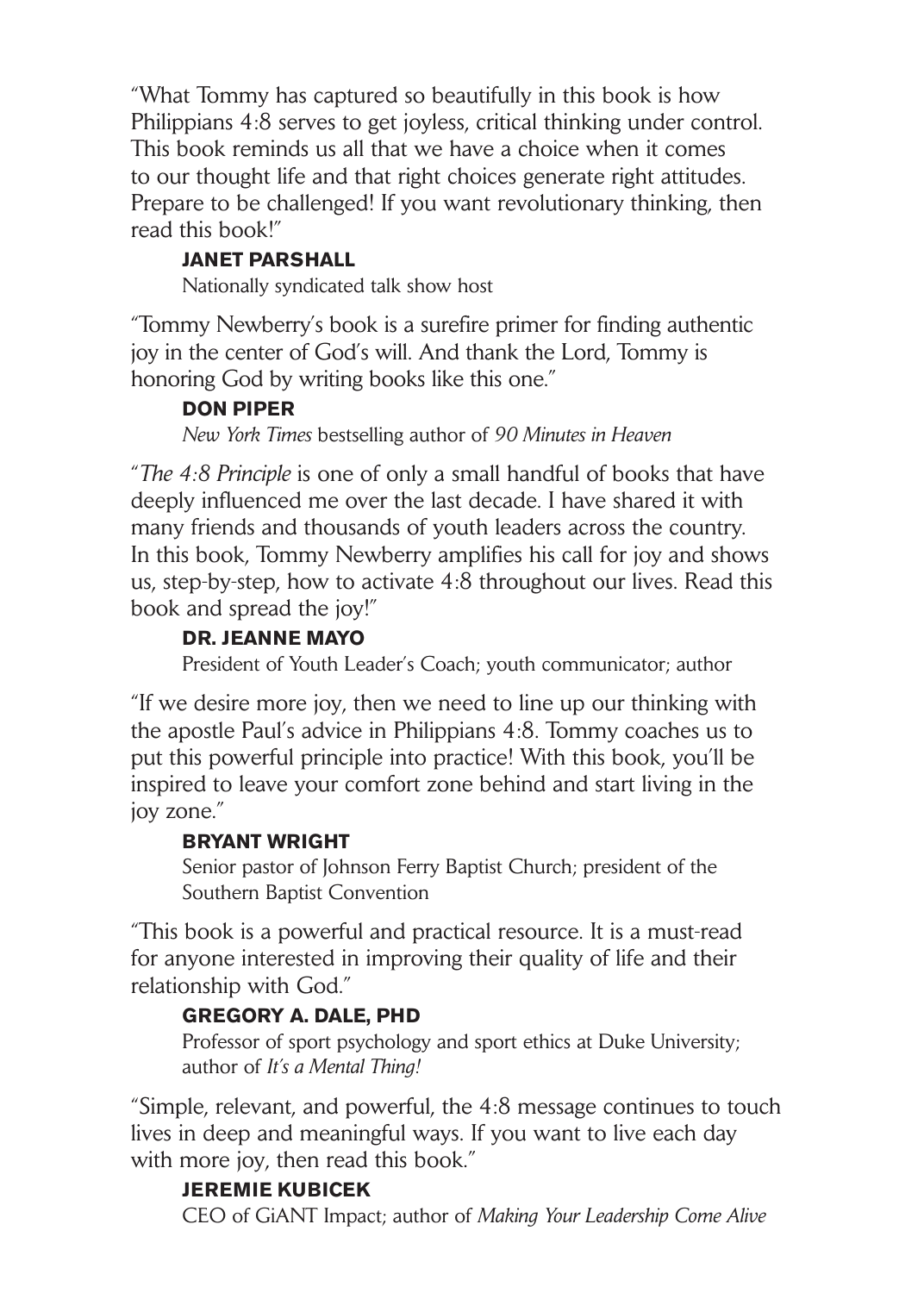"Straight to the point and fun to read, this book will inspire you to think differently about . . . everything! Read this book and feel the joy."

#### **JON GORDON**

Bestselling author of *The Energy Bus* and *The Seed*

"If you want to experience a joy-filled life, I challenge you to not only read but put into practice the wisdom in this book*.* Tommy has a way of provoking, challenging, and inspiring that has transformed my life as a husband, a father, and a pastor. I hope you experience the same journey."

#### **JEFF MULLEN**

Lead pastor at Point of Grace Church

"In less than six weeks, Tommy Newberry will change your life from the inside out. In a world where we measure transformation in years, this book is literally a Godsend."

#### **TIM SANDERS**

Bestselling author of *Today We Are Rich*

"In this book, Tommy Newberry makes experiencing joy simple and achievable for everyone. Follow Tommy's game plan—live the 4:8 Principle for forty days—and you'll be amazed at the transformation . . . and so will everyone around you!"

### **GREG L. JANTZ, PHD**

Author of *Battles Men Face*

"This book shows you how to guide, guard, and gauge your thoughts every day. Tommy communicates convincingly that if we can harness what goes on in our minds, joy can be the norm in our lives; the rule, not the exception."

### **DR. TIM ELMORE**

President of GrowingLeaders.com; author of *Nurturing the Leader within Your Child*

"This is a book for serious people—for Christians who hunger for 'something more' and are willing to exert effort to fulfill that yearning."

### **CECIL MURPHEY**

Coauthor of *90 Minutes in Heaven*

"In this book, Tommy Newberry lays out a plan for making joy an everyday experience. Timeless truths mixed with real-life examples make this book fun to read and highly practical."

### **EVA PIPER**

Author of *A Walk in the Dark*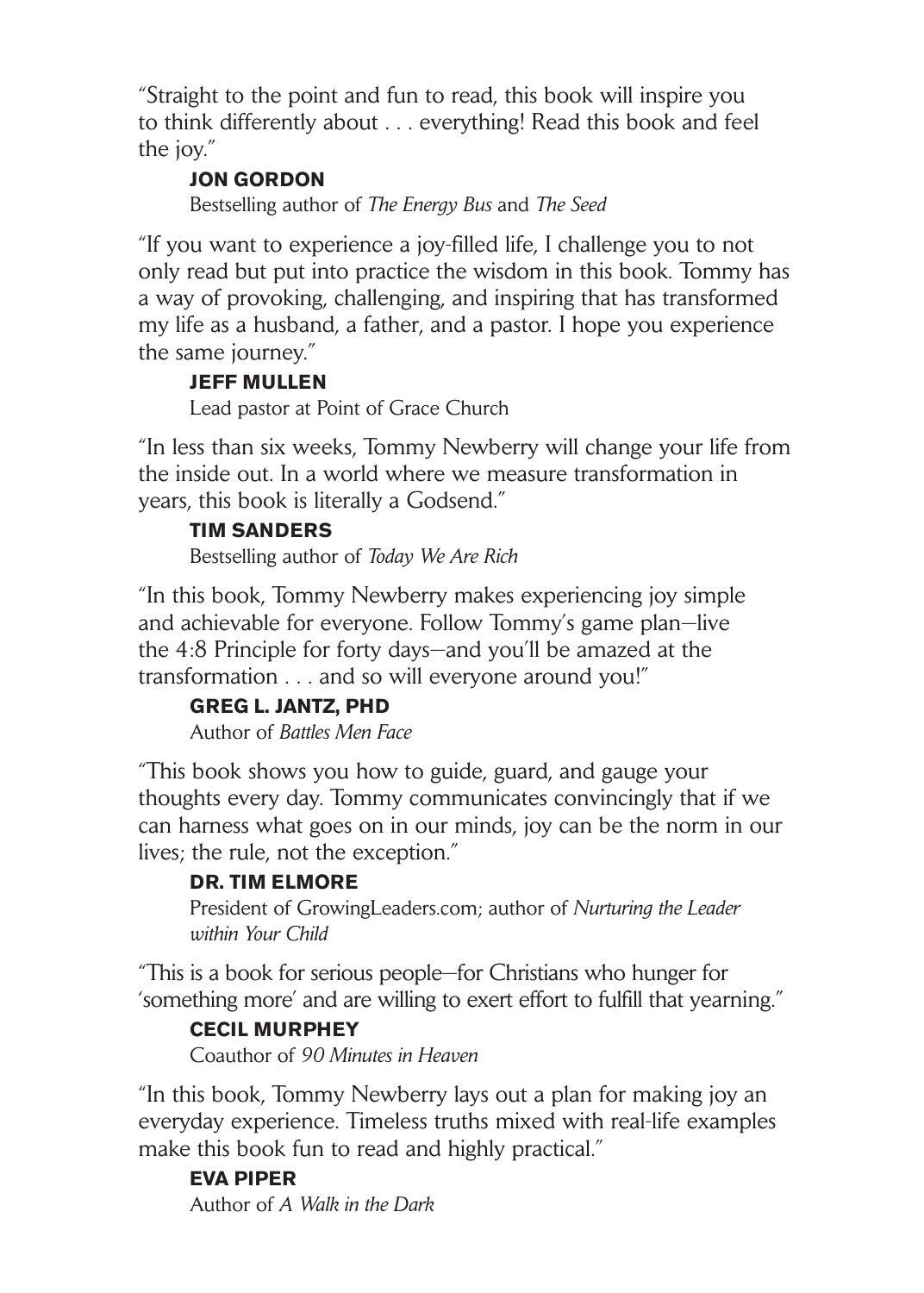

# NEWBERRY **TOMMY**



The Tyndale nonfiction imprint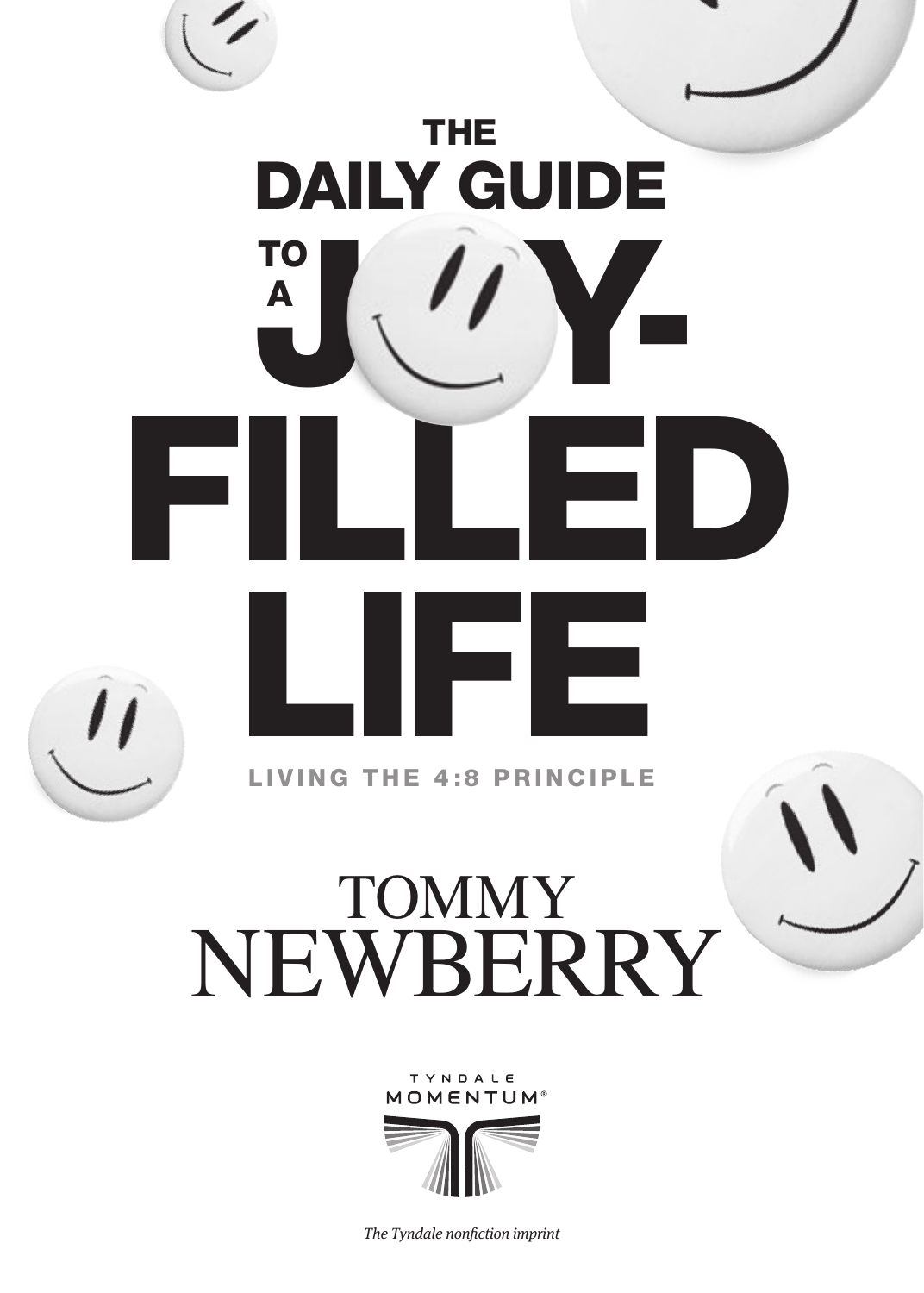Visit Tyndale online at tyndale.com.

Visit Tyndale Momentum online at tyndalemomentum.com.

*TYNDALE*, Tyndale's quill logo, *Tyndale Momentum*, and the Tyndale Momentum logo are registered trademarks of Tyndale House Ministries. Tyndale Momentum is the nonfiction imprint of Tyndale House Publishers, Carol Stream, Illinois.

*The 1% Club*, *Success Is Not an Accident*, and *America's Success Coach* are registered trademarks of The 1% Club. All rights reserved.

*The Daily Guide to a Joy-Filled Life: Living the 4:8 Principle*

Copyright © 2012 by Tommy Newberry. All rights reserved.

Previously published in 2012 as *40 Days to a Joy-Filled Life: Living the 4:8 Principle* under ISBN 978-1-4143-6690-6.

Published in association with the literary agency of The Knight Agency, 570 East Ave., Madison, GA 30650.

Smiley face photograph copyright © Nicholas Eveleigh. All rights reserved.

Author photo by Ted Domohowski copyright © 2009. All rights reserved.

Designed by Jennifer Ghionzoli and Dean H. Renninger

Scripture quotations marked NLT are taken from the *Holy Bible*, New Living Translation, copyright © 1996, 2004, 2007 by Tyndale House Foundation. Used by permission of Tyndale House Publishers, Carol Stream, Illinois 60188. All rights reserved.

Scripture quotations marked NKJV are taken from the New King James Version.<sup>®</sup> Copyright © 1982 by Thomas Nelson. Used by permission. All rights reserved.

Scripture quotations marked NIV are taken from the Holy Bible, *New International Version*,<sup>®</sup> *NIV*.<sup>®</sup> Copyright © 1973, 1978, 1984, 2011 by Biblica, Inc.<sup>®</sup> Used by permission. All rights reserved worldwide.

Scripture quotations marked KJV are taken from the *Holy Bible*, King James Version.

Scripture quotations marked *The Message* are taken from *THE MESSAGE*, copyright © 1993, 2002, 2018 by Eugene H. Peterson. Used by permission of NavPress. All rights reserved. Represented by Tyndale House Publishers.

Scripture quotations marked AMP are taken from the *Amplified Bible*, ® copyright © 1954, 1958, 1962, 1964, 1965, 1987 by The Lockman Foundation. Used by permission.

For information about special discounts for bulk purchases, please contact Tyndale House Publishers at csresponse@tyndale.com, or call 1-855-277-9400.

ISBN 978-1-4964-5071-5

Printed in the United States of America

27 26 25 24 23 22 21 7 6 5 4 3 2 1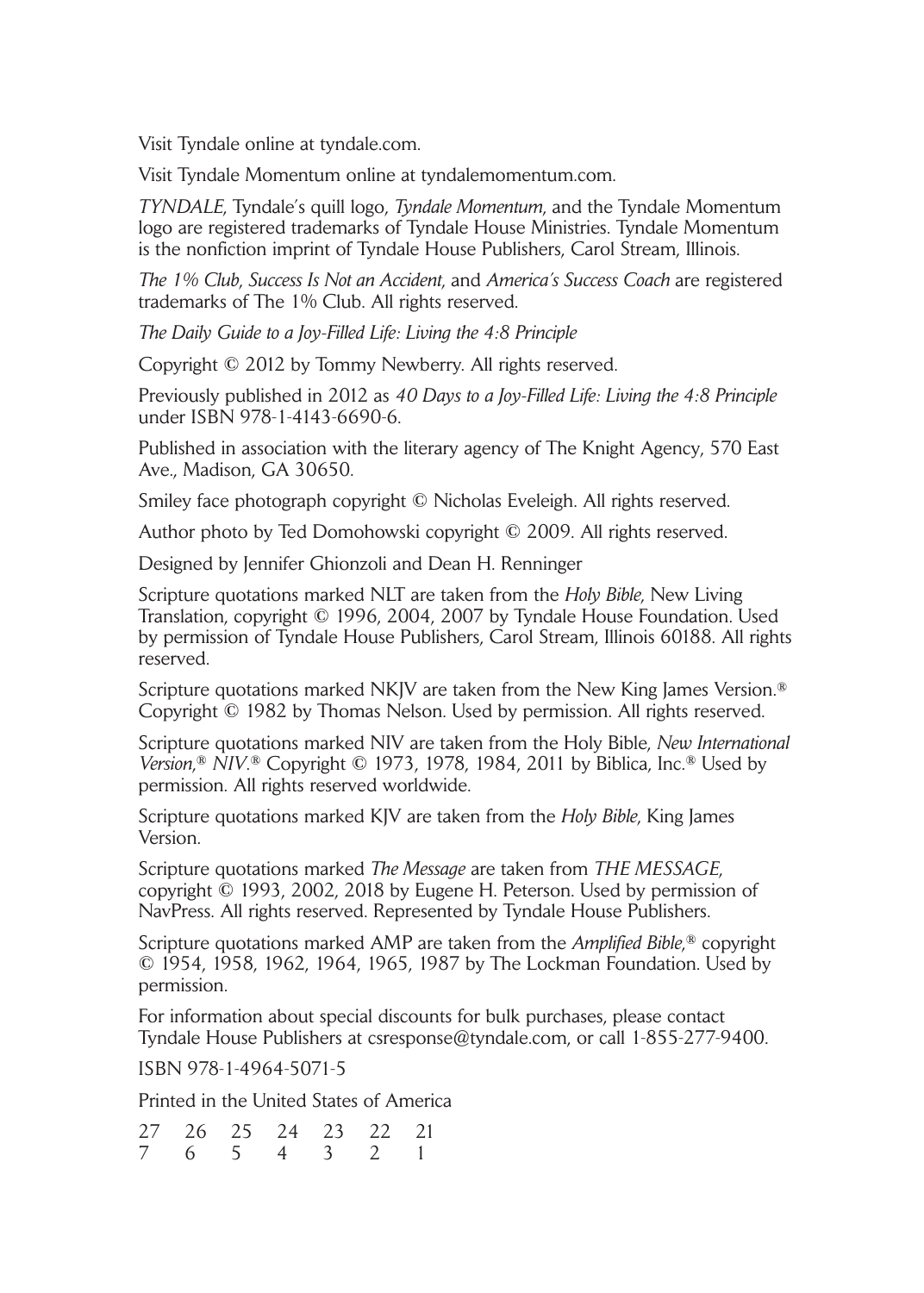*This book is dedicated with gratitude to all those who bring joy to the world.*

# **Table of Contents**

*[Acknowledgments](#page-7-0)* vii *[Introduction: I Should Have Had a 4:8](#page-9-0)* ix *[How to Use This Book](#page-13-0)* xiii

- **DAY 1** [Think This, Not That:](#page-15-0) *The Joy of Free Will* 1
- **DAY 2** Deal or No Deal: *[The Joy of Decisiveness](#page-21-0)* 7
- **DAY 3** Hundreds of Problems, Millions of Blessings: *The Joy of Perspective* 13
- **DAY 4** The Fifteen-Minute Miracle: *The Joy of Daily Solitude* 19
- **DAY 5** That's How God Made Dogs: *The Joy of Prudent Thinking* 25
- **DAY 6** Write Your Own Headlines: *The Joy of Goals* 31
- **DAY 7** Focus Creates Feeling: *The Joy of Awareness* 37
- **DAY 8** Stop Identity Theft: *The Joy of Knowing Whose You Are* 43
- **DAY 9** Take a Vacation from Yourself: *The Joy of Shaking It Up* 49
- **DAY 10** The Secret Studio: *The Joy of Creation* 55
- **DAY 11** Harboring Gratitude: *The Joy of Appreciation* 61
- **DAY 12** 4:8 Your Mate!: *The Joy of Marriage* 67
- **DAY 13** I'll Have What He's Having: *The Joy of Curiosity* 75
- **DAY 14** The Gift of the Present: *The Joy of Right Now* 81
- **DAY 15** Gratitude Schmatitude: *The Profile of an Ingrate* 87
- **DAY 16** Feeling vs. Fact: *The Joy of the Truth* 95
- **DAY 17** Hunting Rats: *The Joy of Being Battle Ready* 101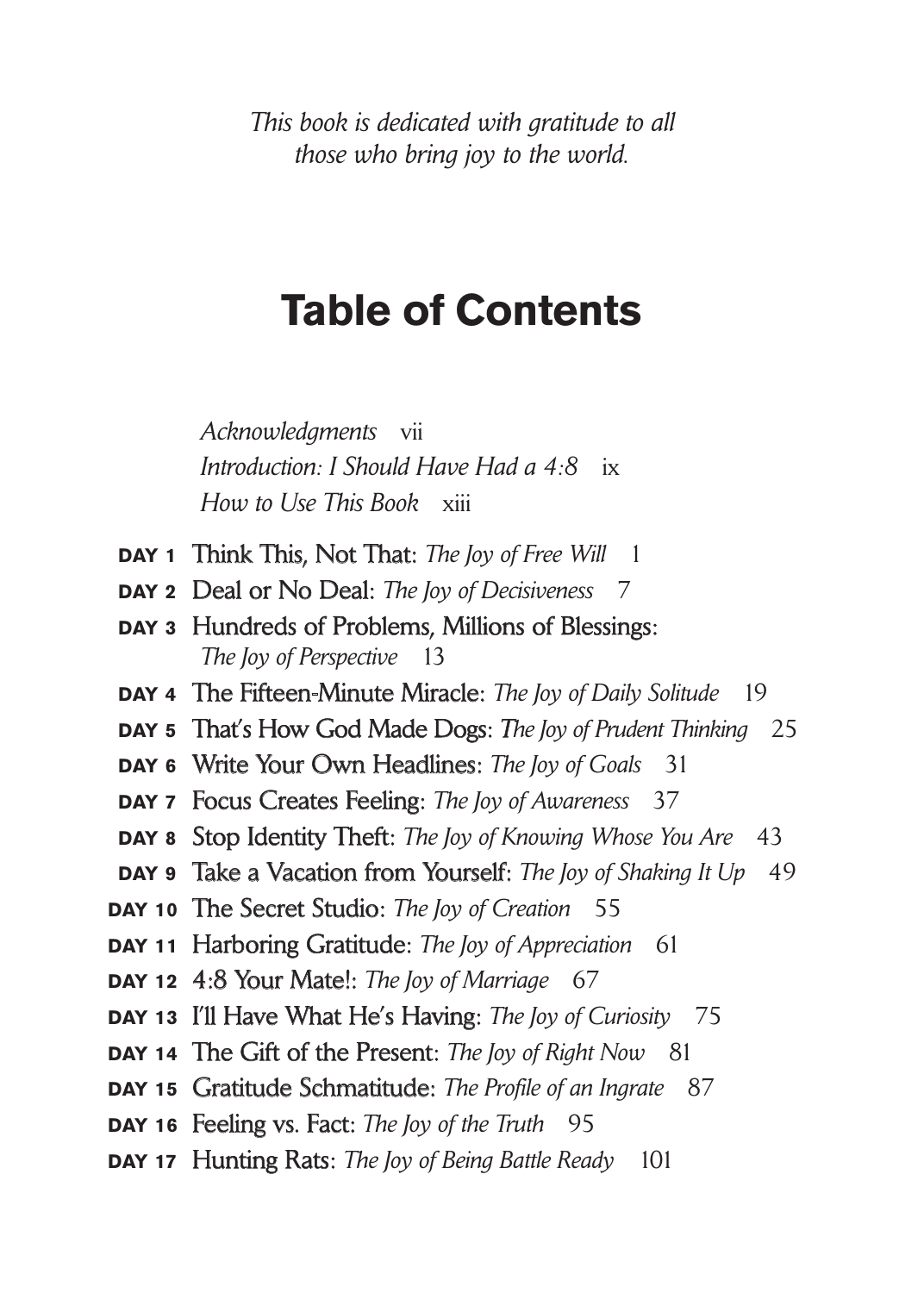- **DAY 18** Acknowledge and Challenge: *The Joy of Emotional Strength* 107
- **DAY 19** Just Exchange It: *The Joy of an Easy Return Policy* 115
- **DAY 20** Visualize God's Blessings!: *The Joy of Imagination* 121
- **DAY 21** A Cry for Help: *The Joy of Compassion* 127
- **DAY 22** We Are Sponges: *The Joy of Our Surroundings* 135
- **DAY 23** What Did You Eat for Dinner Last Night?: *The Joy of Quality Questions* 141
- **DAY 24** Whatever Your Hand Finds to Do: *The Joy of Excellent Work* 149
- **DAY 25** To Advance, First Retreat: *The Joy of Reflection* 157
- **DAY 26** Stop and Drop: *The Joy of Restraint* 165
- **DAY 27** Don't Sweat the Big Stuff, Either: *The Joy of Conquering Mountains* 171
- **DAY 28** Words of Mass Destruction: *The Joy of Speaking Life* 177
- **DAY 29** Way to Go!: *The Joy of Other People's Success* 185
- **DAY 30** Affirming God's Goodness: *The Joy of Telling the Truth* 193
- **DAY 31** Motion Rules Emotion: *The Joy of Self-Discipline* 199
- **DAY 32** You Are Good at Certain Stuff for a Reason: *The Joy of Using Your Strengths* 205
- **DAY 33** What's Your Goal: *The Joy of Being His Greatest Creation* 211
- **DAY 34** The Master's Mind: *The Joy of His Thoughts* 217
- **DAY 35** God Will Be Cheering!: *The Joy of Discovery* 223
- **DAY 36** Own, Starve, Retreat: *The Joy of Solutions* 231
- **DAY 37** The Mentalist: *The Joy of Focus* 239
- **DAY 38** Routine or Exceptional: *The Joy of Thanksgiving* 245
- **DAY 39** Cut the Clutter: *The Joy of Simplicity* 251
- **DAY 40** Occupy God Street: *The Joy of His Presence* 261

*Notes* 271 *About the Author* 272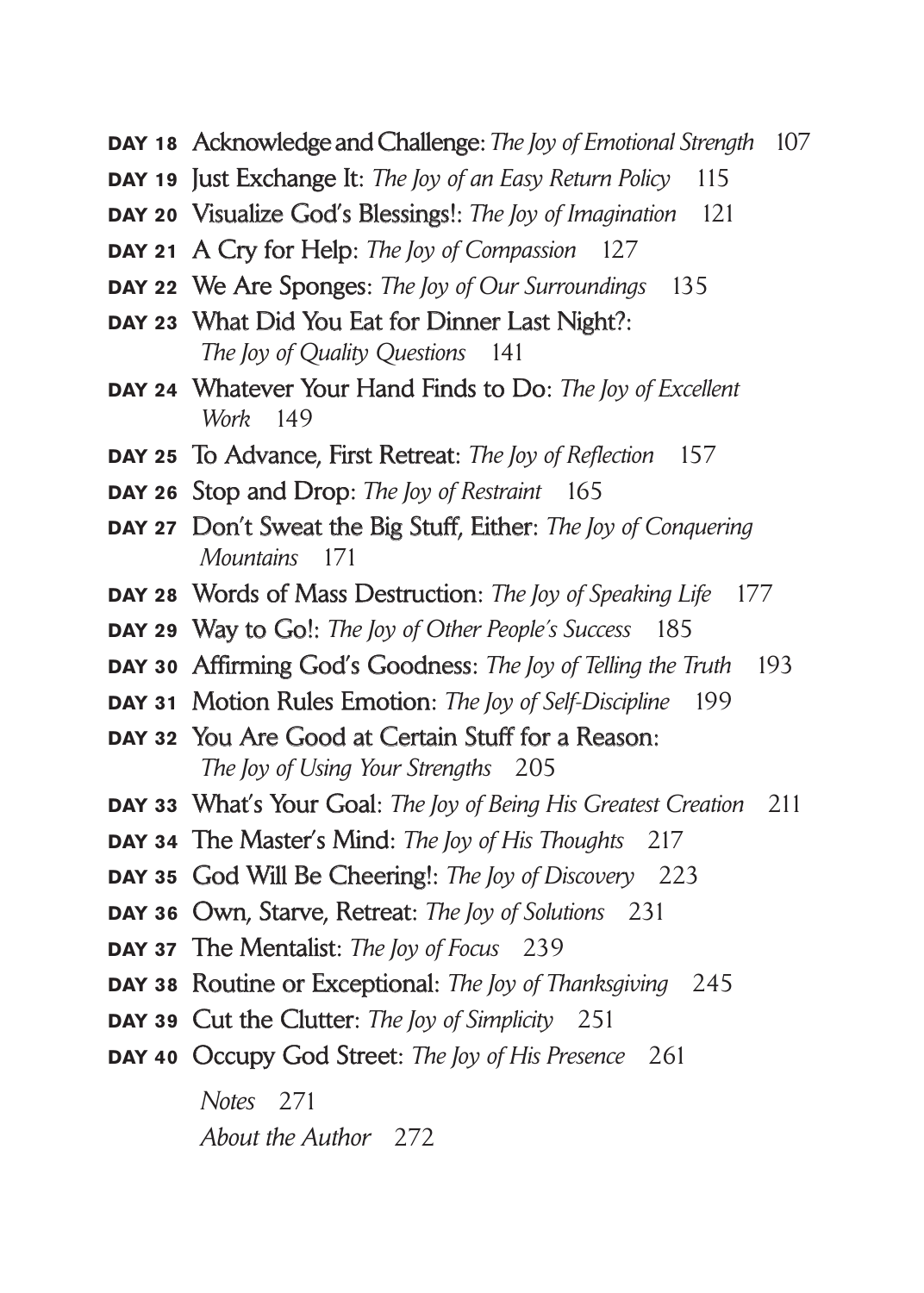# <span id="page-7-0"></span>**Acknowledgments**

The book you are reading reflects the hard work and creativity of many people!

Thank you to my agent, Pamela Harty, and to Carol Traver at Tyndale, who believed in this particular project and helped make it happen. Big thanks to Karin Buursma for meticulously examining every word in the manuscript and challenging me to communicate my message in the most effective way possible.

I am grateful for "The 4:8 Launch Team," who mobilized in unison to expose *The 4:8 Principle* to thousands and thousands of important relationships five years ago. The team includes Jim Wade, Scott Goodman, Dave Armento, Sean Boyd, Ron Raitz, Matt Levin, John Seckman, Mike Ivey, Kyle Jenks, Dale Lewis, Bradley Fulkerson, Denny Summers, Randy Leeder, Mike Campbell, Cathy LaMon, Quill Healey, Ken Ashley, Ed Easterlin, Palmer Bayless, Joe Hamilton, Bruce Carlisle, Jeff DeHart, Tom Elias, Ware Bush, Jason Bilotti, Ryan Cone, Chad Wade, Steve Owings, Clay Rolader, Matt Hawkins, Shane Benson, John Patterson, Jim Barber, Gil Harvard, Sid Johnson, Clay Gilbert, Judy Crawford, Sharp Gillespy, Clark Gillespy, Frank Lyles, Duncan Gibbs, Mark Kemp, Charles Wellborn, Mark Seeley, Hal Grayson, John McIntyre, Darin Wiggins, Joel Benson, Todd Thompson, Mark Riley, Bert Clark, Charlie Bello, Ben Stephens,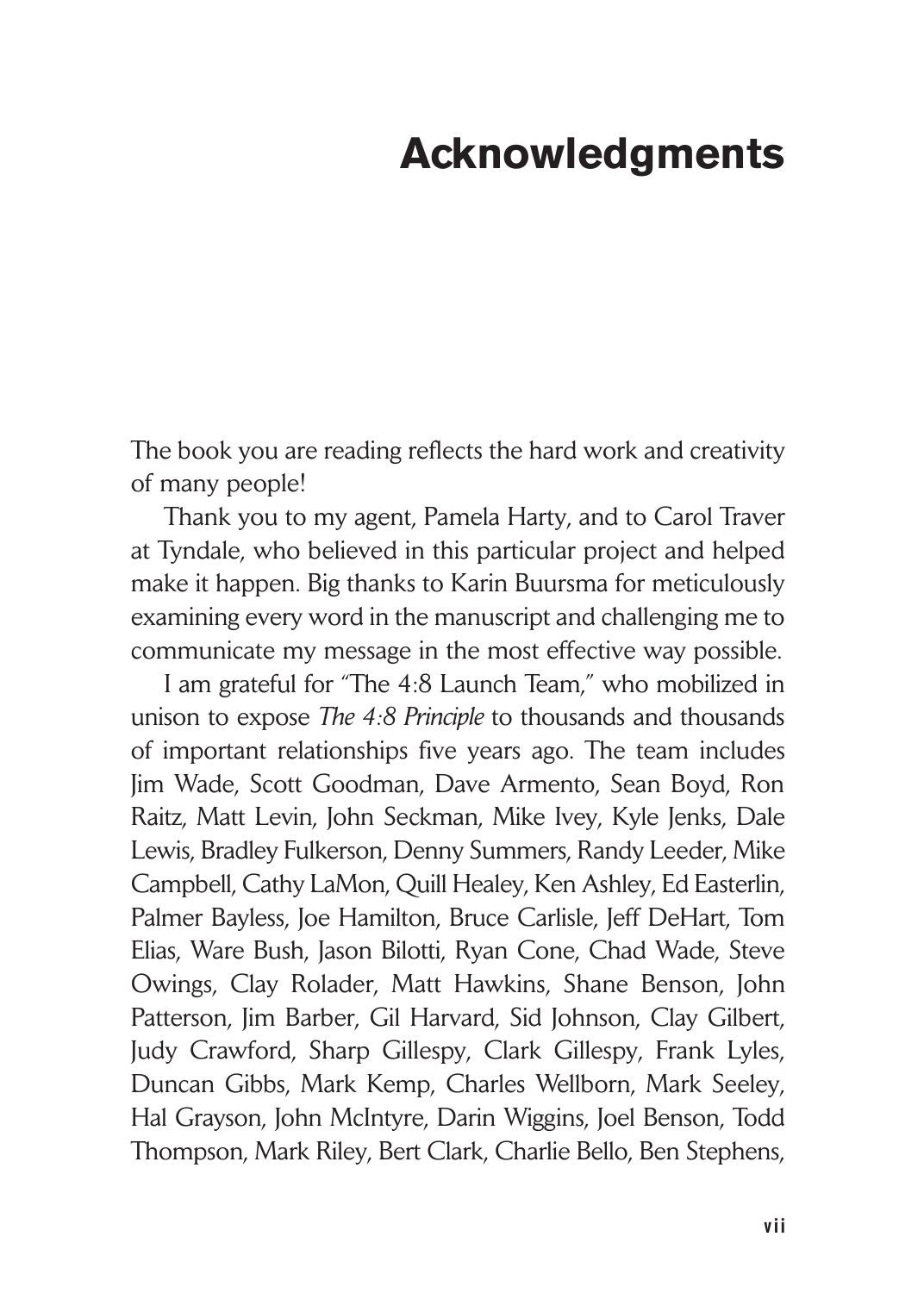Bo Jackson, Bruce Boring, Cindy Martin, Suzanne Murphy, Jenny Griscom, and Beth Irvin.

Because of your efforts, thousands of lives have been positively blessed with the joy of 4:8 Thinking. Notes and e-mails filled with stories of transformed relationships and renewed attitudes flow into our office daily. You made this happen. And without your help spreading the 4:8 Message, this sequel would not be possible. Thank you.

Thanks to Jeanne Mayo, Ginger Herring, Curt Beavers, Mark Crawford, Lisa Thrift, and Lars Dunbar for repeatedly sharing *The 4:8 Principle* with your best relationships. Thanks to Bill Orender, Mark Marchesani, and Jim Kocher for exposing *The 4:8 Principle* to Primerica. Thanks to Hunter Hill, Chaplain Mike Shannon, and Operation Gratitude for sharing *The 4:8 Principle* with the US Armed Forces overseas. Thanks to Chandra Adams for sharing *The 4:8 Principle* within the prison system.

Thanks to Randy Gilbert, Rick Frishman, and David Hancock for your counsel. I appreciate your advice, encouragement, and tactical expertise. Thanks to Robert Truelove, Shelly Guberman, and Hudson Phillips for what you do behind the scenes that helps me be better at what I do.

I am especially grateful to my assistant, Becky Kirkman, who encouraged me to sit down and write while she kept the business running and distractions out of sight.

Eternal thanks to my parents, whose unconditional love and encouragement continue to have a positive influence on my dayto-day life. Continuous thanks to my wife, Kristin, who joyfully tolerated the many late evenings and long weekends of writing.

Foremost, I want to thank God for the opportunity and inspiration to write about the things that matter most.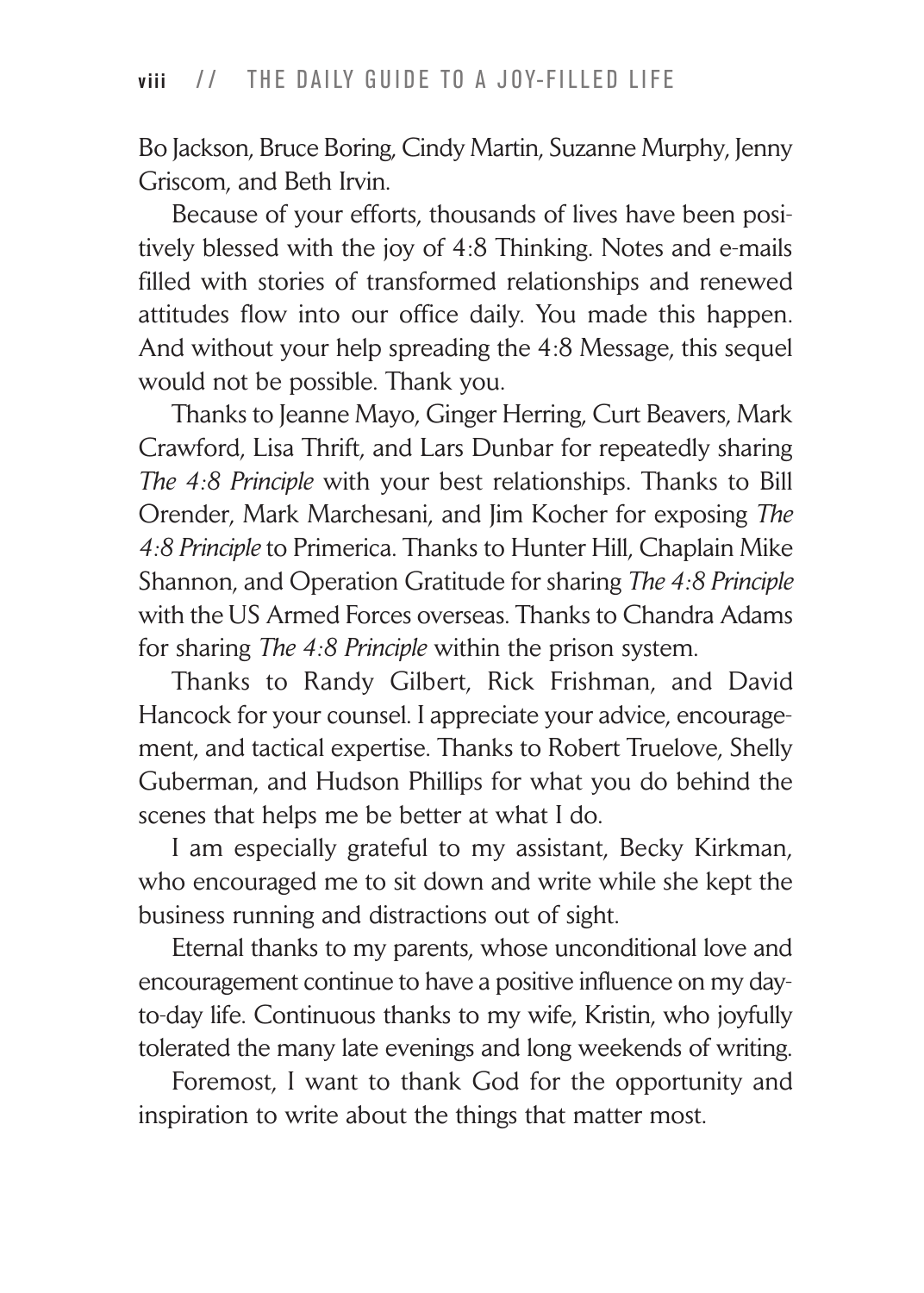# <span id="page-9-0"></span>**Introduction: I Should Have Had a 4:8**

**WHEN I WAS A TEENAGER**, my grandmother shared with me a certain Bible verse that grabbed my attention and provoked my interest. Over the years that followed, I kept this verse in front of me and often contemplated its meaning as I experienced my own life unfolding. As I launched my coaching practice in 1991, I began sharing this special verse with clients, curious whether it would touch and challenge them as deeply as it had me.

As time passed, I observed, first with individuals and then with couples and families, that this single passage from the New Testament contained within it the secret to a joy-filled life. By applying this verse to their daily lives, my clients started amplifying the joy they experienced in their marriages, with their parenting, and in their lives as a whole.

Of course, the verse I am referring to is Philippians 4:8:

Whatever things are true, whatever things are noble, whatever things are just, whatever things are pure, whatever things are lovely, whatever things are of good report, if there is any virtue and if there is anything praiseworthy—meditate on these things. (nkjv)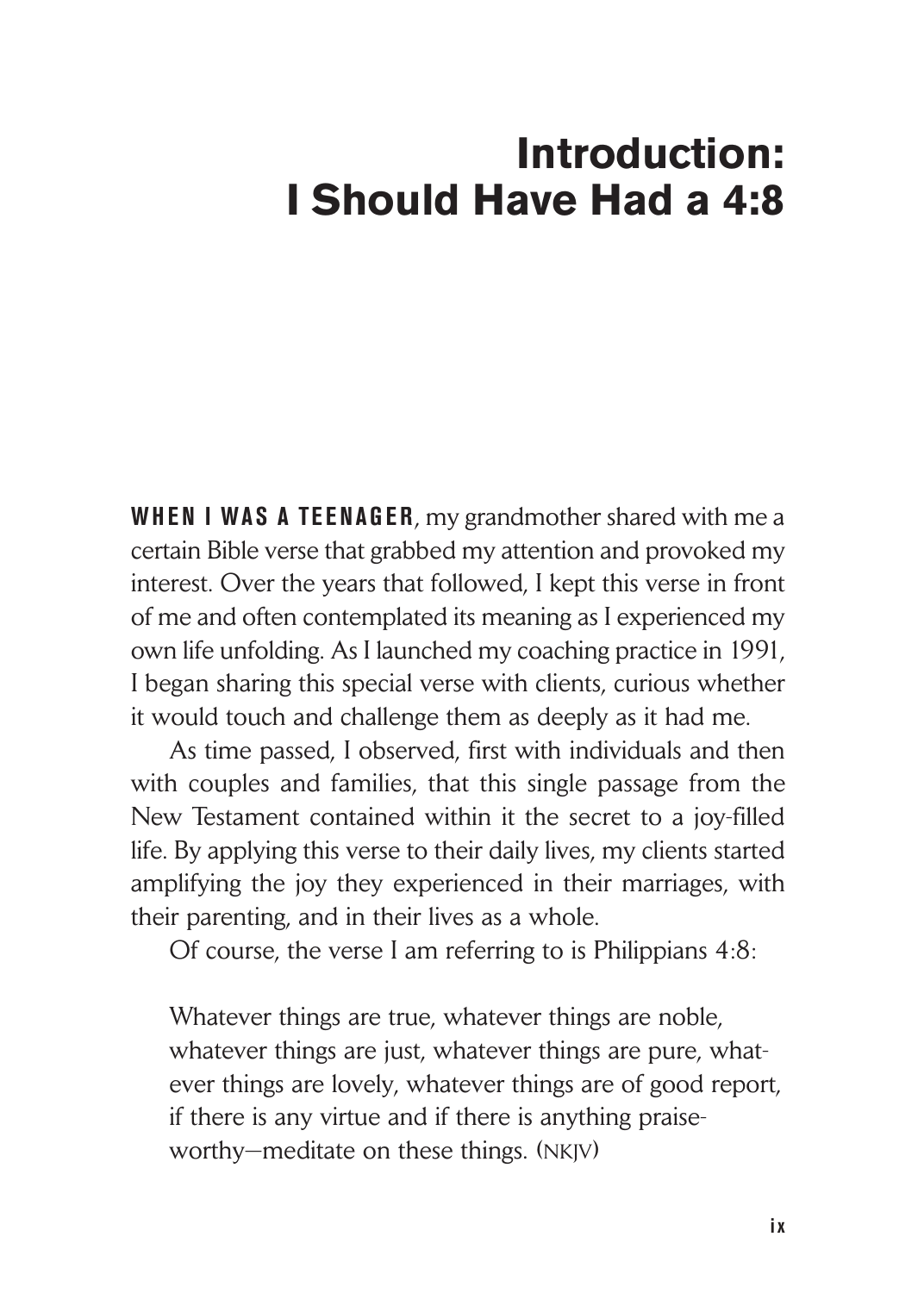Today, we live in a culture inundated with negative headlines that spread images of despair and defeat around the globe in a matter of seconds. Wars continue. Children starve. Tragedy strikes. Corruption abounds. Families break. Scandals erupt. Debt grows. Storms rage.

As a result, we have become far too comfortable accepting the unacceptable and viewing the world, our lives, and ourselves in a defeatist way that directly competes with the passionate, joy-filled, and faith-driven people God desires us to be.

Many years ago, I was listening to a missionary speak at a fund-raiser for YWAM when she raised the question she feared many others were quietly contemplating: "With so many bad things going on in the world, how could there be a God?"

My impulsive response, which I blurted out, surprised me and caught the speaker off guard: "With so many good things going on in the world, how could there *not* be a God?"

I believe it was that very moment, inspired by God and nurtured by my grandmother Lilli, that eventually led me to write *The 4:8 Principle* ten years later, and it continues to fuel my motivation to coach readers with this book.

Based on Philippians 4:8, the 4:8 Principle states that whatever you give your attention to expands in your experience. If you dwell on your strengths, your blessings, your goals, and all the people who love you, then you will attract even more blessings, even more love, and even more accomplishments. It's a powerful truth. While trials and tribulations are permanent fixtures of this world, our attitudes toward them can help soothe the wounds and bring about solutions while glorifying our heavenly Father in the process.

In this book, I will show you how you can be the catalyst for "stubborn joy" throughout your life. But be forewarned: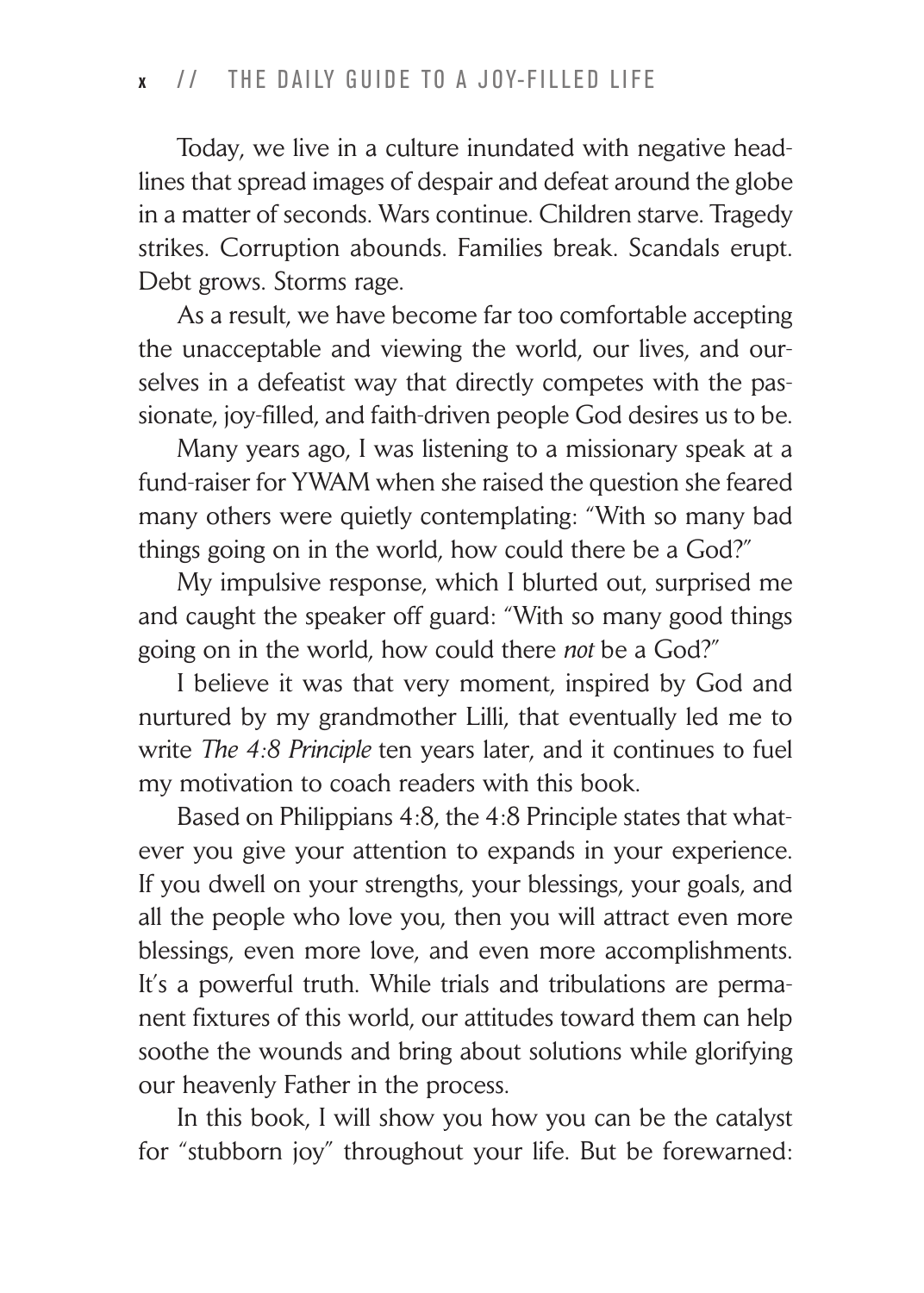clearly, this is not a book about thinking the way most people think. Rather, this is a book about thinking the way *few* people think. If you are okay with being a part of this joyful minority, we can work together to transform it into the majority!

But first things first. Start with yourself. Allow this book to challenge your edges, awaken your faith, and nudge you away from the junk that limits your joy.

Throughout the pages that follow, I will coach you to think, speak, and act in a manner that will bring about the abundant joy of life that God had in mind when he first envisioned your existence. Being full of joy doesn't mean that your life is perfect. It means that you trust that God has good plans for your life, no matter what is happening right now! It's an outward sign of inward faith in God's promises.

This book has been written to help you put the 4:8 Principle into practice in your everyday life . . . *for the rest of your life.* Even sporadically using the 4:8 Principle will bring about worthwhile results. But the rewards of wholeheartedly living the 4:8 Principle are immense and more than worth the prerequisite effort. That is what this initiative is all about. Think of this fortyday exercise as Operation Activate 4:8. When you sincerely activate the 4:8 Principle in your life, it will become a defining moment for your spiritual growth and personal development. You will never turn back.

The process this book follows is near and dear to my heart. As a life coach for over twenty years, I have specialized in helping my clients reach and exceed their goals. The best results have always followed repeated exposure to the right principles over a reasonable period of time. In my experience, forty days is an appropriate time frame for making definite progress with a principle that will bless you and your loved ones indefinitely.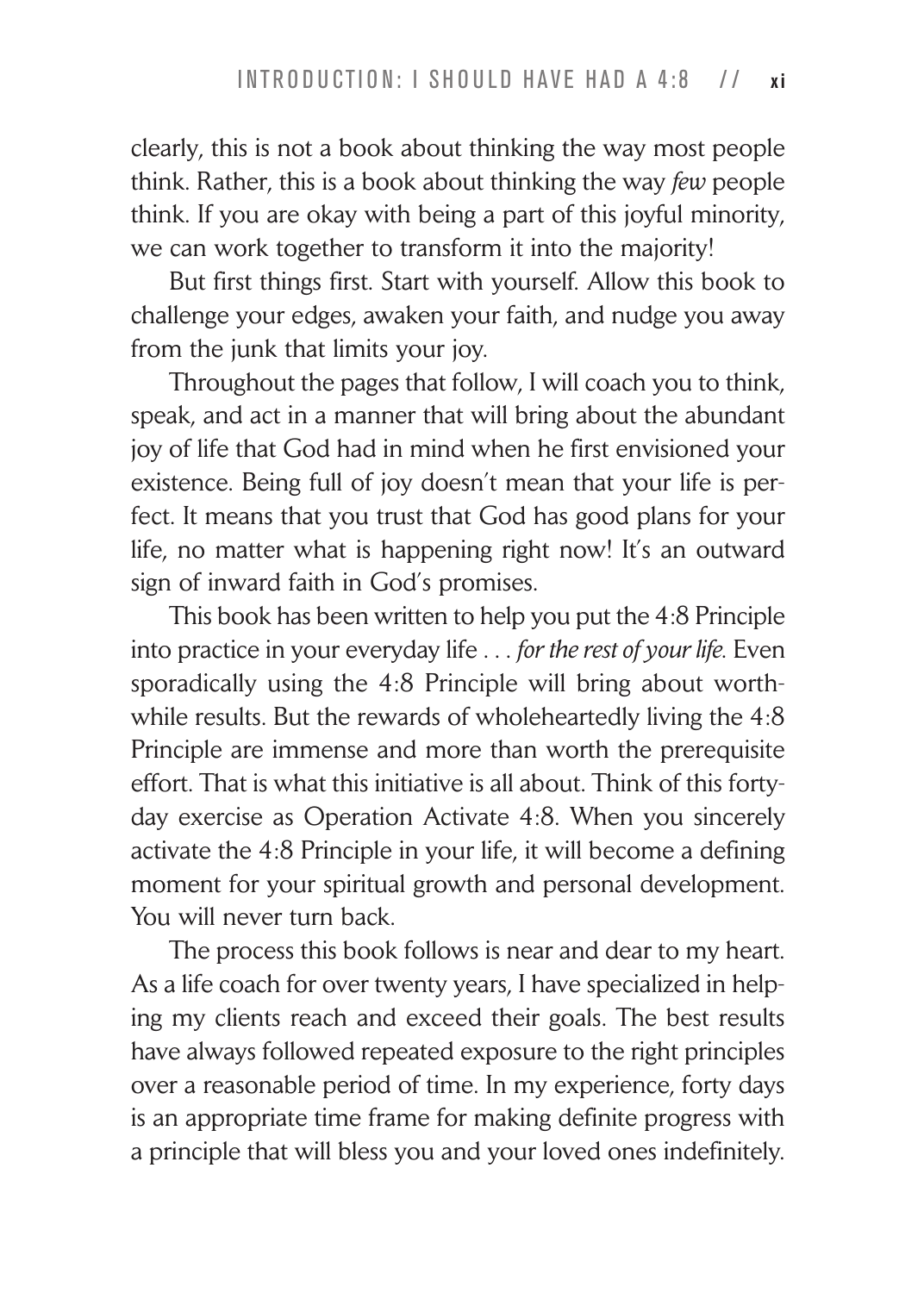Of course, a quick glimpse through the Bible reminds us of the special spiritual significance to the forty-day time frame as well. We know that Noah's transformation came through forty days of rain, Moses spent forty days on Mount Sinai receiving the law, and of course Jesus had perhaps his deepest spiritual experience withstanding forty days of temptation in the desert.

If you have already read *The 4:8 Principle: The Secret to a Joy-Filled Life*, you will love the reinforcement and the actionoriented approach of this book. Better still, you will build rapid momentum as a result of your preexisting appreciation of this principle. Think of it as your *joymentum*!

If you have not yet read the original 4:8, you will find the book you are holding to be a user-friendly way to become fluent with a life-enhancing principle. And I am confident that once you have completed this boot camp for joy, you will be inspired to grab a copy of the original!

The key distinction between this book and its predecessor is the obvious emphasis in the sequel on activating this attitude. This is not a trivial difference. As human beings we often *know what to do*, but we frequently do not *do what we know*. This book has been organized to overcome this particular feature of our human nature.

When you put this book aside at the end of Day 40, you will not be magically free of trouble and tragedy, but you will be equipped to process the world, including the desperate times and difficult people, in a way that multiplies your joy and the joy of those with whom you are investing your life.

Turn to the next page to find out how to get the most from this book. Let's get started!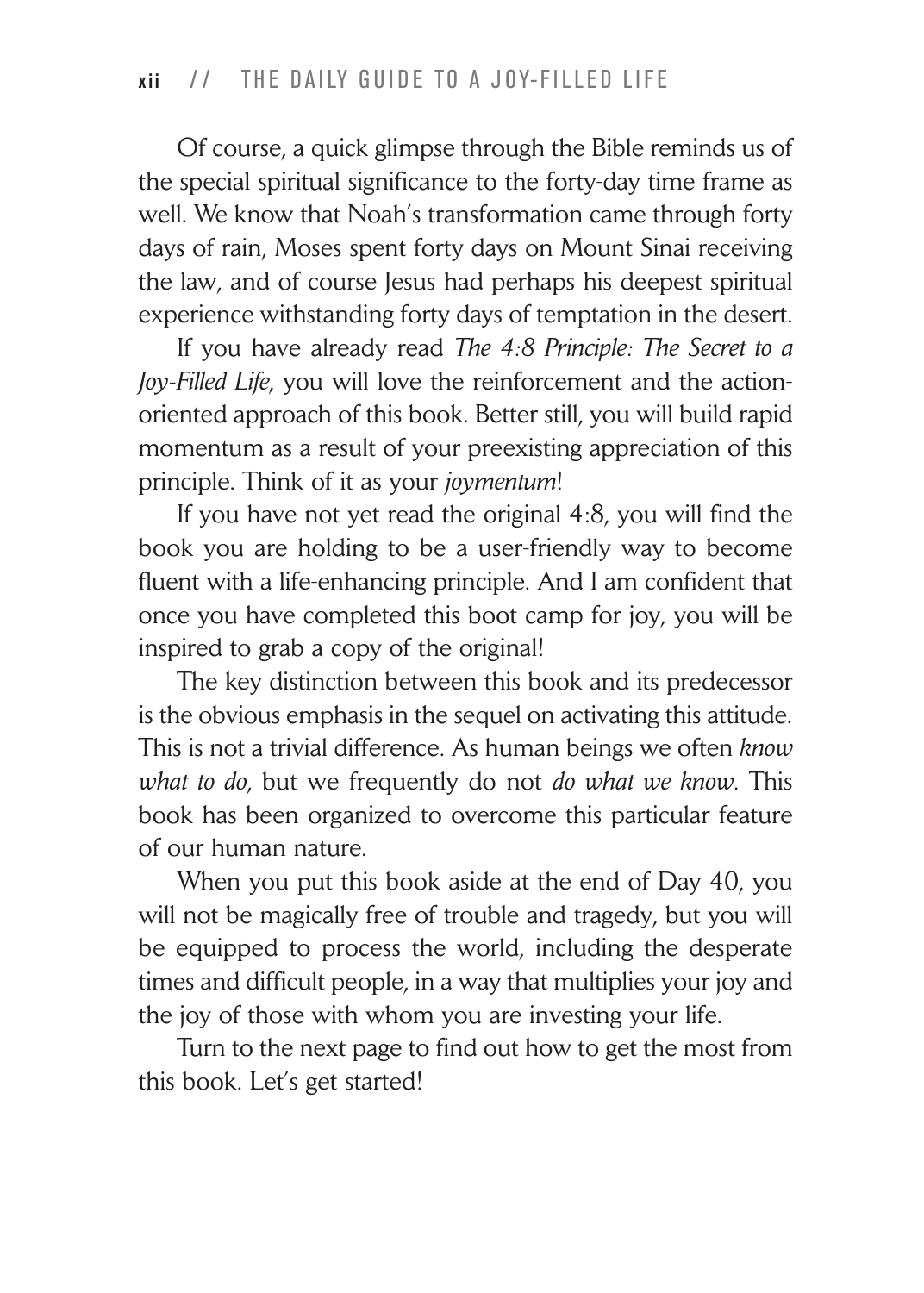# <span id="page-13-0"></span>**How to Use This Book**

*Game Plan from Coach*

**I HAVE DESIGNED** forty consecutive life lessons that each highlight a key component of the 4:8 frame of mind. Studying the 4:8 Principle in these brief, easily digestible chunks helps you assimilate the ideas and take ownership of the message. You will find that each of the forty chapters, or days, supplies you with an important concept to meditate on for the rest of the day, further helping you incorporate the 4:8 Perspective into your unique mental makeup.

Make this book an active read. Highlight passages that stand out or seem to be speaking directly to you. Make notes in the margin when you read an idea that is particularly relevant to your circumstances. Paraphrase inspiring thoughts in your own words. Make the 4:8 Message *your message* to the world!

Following each lesson or meditation, you will find an "Activate 4:8" drill followed by an "Extra Mile" assignment. These exercises are drawn from mental drills that I have used for more than two decades in my private coaching practice. They are intended to sharpen your thinking, illuminate blind spots, and discipline your mind so that you are ready to experience maximum joy. Investing the time and thought power to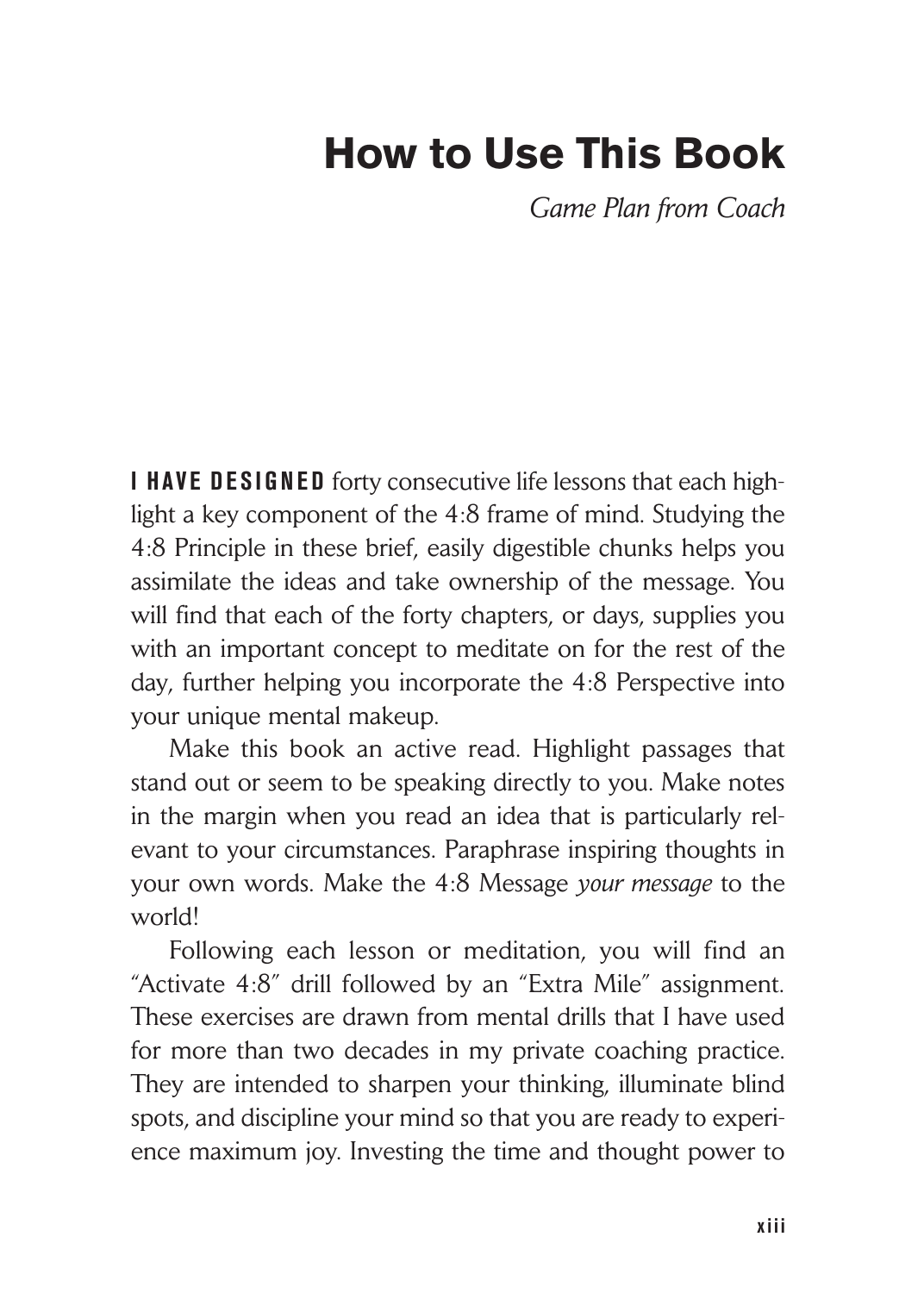do these exercises will pay huge dividends for both you and your closest relationships.

Next, you will find a "Make It Stick: Thought of the Day," which is intended to help you stay aware of the 4:8 Principle as you go about your normal daily routine. Consider texting or e-mailing it to yourself after you finish the chapter so you'll have a handy reminder with you at all times. For example, I have set a recurring alarm on my iPhone that reminds me every day at precisely 4:08 p.m. to "Think 4:8."

Finally, each chapter concludes with a brief prayer thanking God for his goodness and inviting his direction as you attempt to live with more joy.

There is nothing to gain from rushing through this book. Please work through the chapters one day at a time so you will experience the full impact of the day's lesson and have the opportunity to contemplate what it all means to you and your most important relationships.

Please read through this book in sequence the first time around. Along the way, I encourage you to reread those special chapters that seem to be speaking directly to you. When possible, reread these chapters aloud for double reinforcement.

Finally, consider making the journey through this book an annual ritual, like spring training for your mental and emotional fitness. Just as the best baseball players in the world return to the basics before each new season begins, I encourage you to revisit the fundamentals of joyful living at least as often.

Your Joy Blesses Others! *Coach*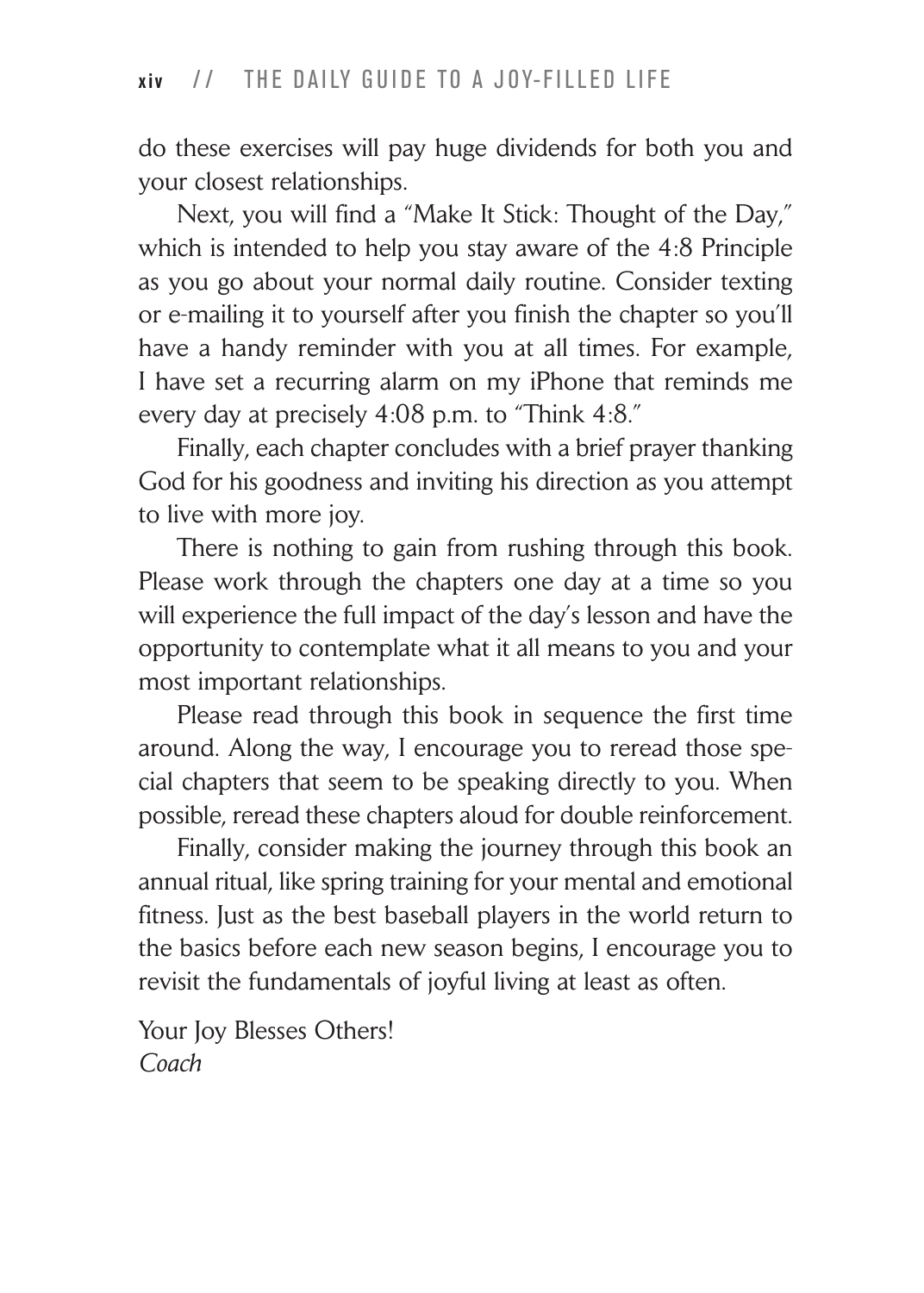# **DAY 1**

# <span id="page-15-0"></span>**THINK THIS, NOT THAT**

*The Joy of Free Will*

**A HEALTHY BODY** produces energy. Likewise, a healthy mind produces joy. This is not an accident. If you want to experience vibrant health and abundant energy, it is essential that you consume certain foods and drinks and refrain from consuming others. The same is true if you want to lose weight or put more muscle on your frame. You have to say yes to the foods that lead you toward your goal and no to those that lead you away. Very simply, you need to eat this, not that. And while, for the most part, this is now considered common sense, it is not always common practice for those desiring to reshape their physical bodies or increase their energy levels.

Progress toward joy begins the same way, with a firm decision to cut back on *joy-reducing* thoughts and increase *joyproducing* thoughts. In short, you have to change your mental diet. You have to *think this, not that*. After all, joy is the sum and substance of emotional health.

Many well-meaning individuals desire to be leaner or more energetic but then continue to indulge in a diet and lifestyle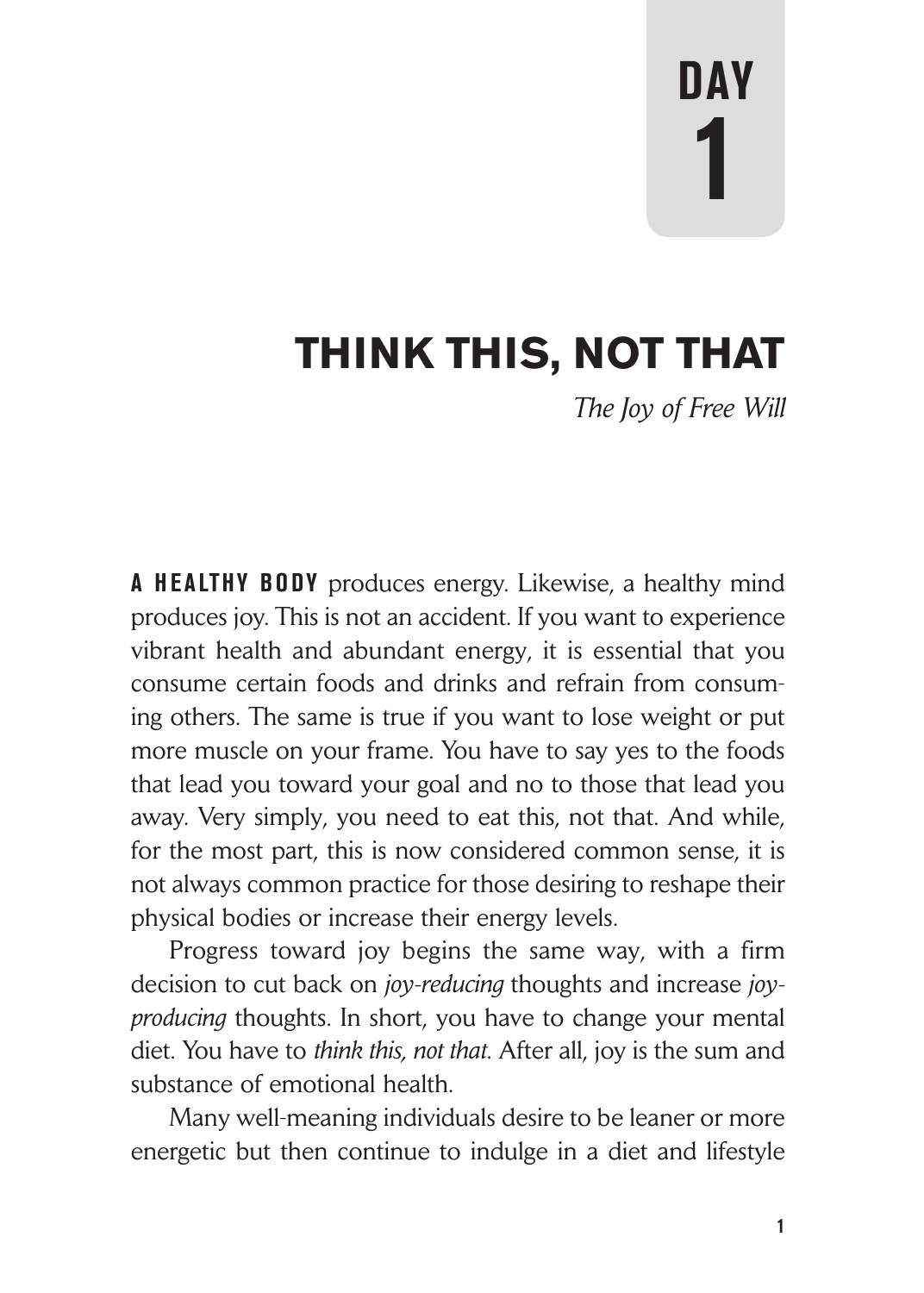that takes them in the opposite direction. Consequently, they do not reach their goal. Many with the goal of increased joy run into the same predicament: they keep consuming a mental diet mismatched with their goal. In both instances, there is a major disconnect between desired objectives and daily behavior.

Joy is a state of mind that must be purposely cultivated if you are to live and love and influence others as God intended. Fortunately, joy does not depend on the outer conditions of your material life, but rather on the inner condition of your mental life. Joy is the result of something strikingly simple, though not necessarily easy: *consistently thinking joy-producing thoughts.*

Is this within your grasp? Is it even possible for anyone to accomplish? Before you answer, let me remind you that few endeavors worth pursuing come easily to anyone, and the attainment of a joy-filled spirit is no exception. There are risks in shooting for this gold standard of faith in action. There is a high price to be paid, and it must be paid in advance. Certain comfort thoughts will need to be relinquished. Counterproductive habits will need to be abandoned. Tenured excuses must be surrendered.

Since you are free to choose what you think about, and you have billions of options, what specific thoughts should you increase to become joy filled? What specific thoughts should you decrease? What kinds of thoughts will distress your soul? What types of thoughts will nourish and hydrate your soul?

At any given moment we can consciously choose to

- think excellent thoughts, not mediocre thoughts;
- think focused thoughts, not scattered thoughts;
- think fresh, exciting thoughts, not stale, boring thoughts;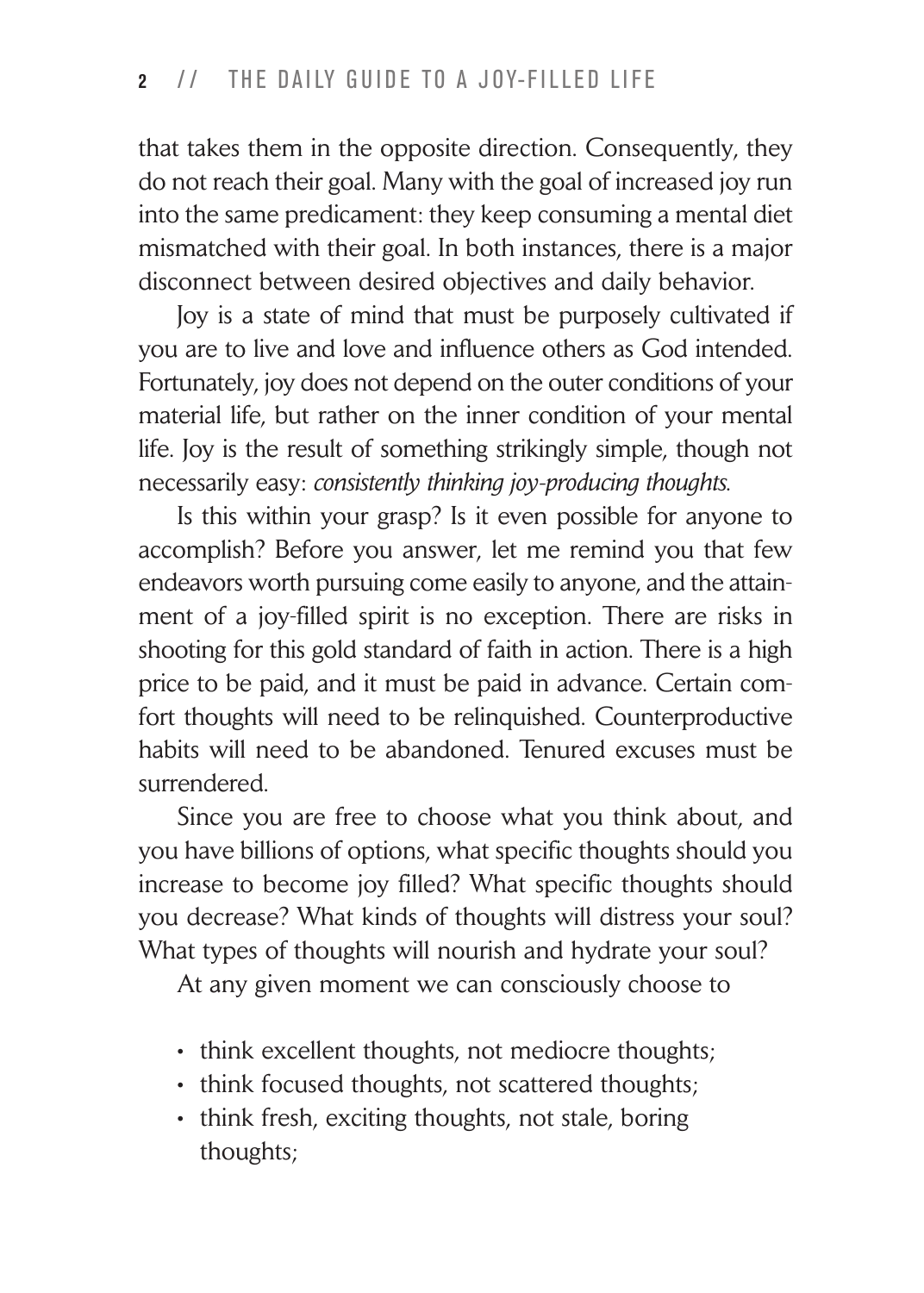- think compassionate thoughts, not harsh thoughts;
- think innovative thoughts, not common thoughts;
- think loving thoughts, not indifferent thoughts;
- think energetic thoughts, not exhausted thoughts;
- think constructive thoughts, not destructive thoughts;
- think helpful thoughts, not hurtful thoughts;
- think successful thoughts, not failure thoughts;
- think faith thoughts, not fear thoughts;
- think fit thoughts, not fat thoughts;
- think bold thoughts, not comfort thoughts;
- think opportunity thoughts, not security thoughts;
- think giving thoughts, not getting thoughts;
- think serving thoughts, not self-centered thoughts;
- think grateful thoughts, not entitled thoughts;
- think abundant thoughts, not lacking thoughts;
- think responsible thoughts, not irresponsible thoughts;
- think reconciliation thoughts, not retaliation thoughts;
- think principled thoughts, not popular thoughts;
- think positive thoughts, not negative thoughts;
- think thoughts of victory, not thoughts of defeat; or
- think about the promises of God, not the problems of this world.

Think about what you want, not what you don't want. Why is this required for joy-filled living? Very simply stated, we tend to bring about what we think about. As King Solomon counseled, "As [a person] thinks in his heart, so is he" (Proverbs 23:7, nkjv).

Building on Solomon's wisdom, James Allen wrote that "the outer world of circumstance shapes itself to the inner world of thought, and both pleasant and unpleasant external conditions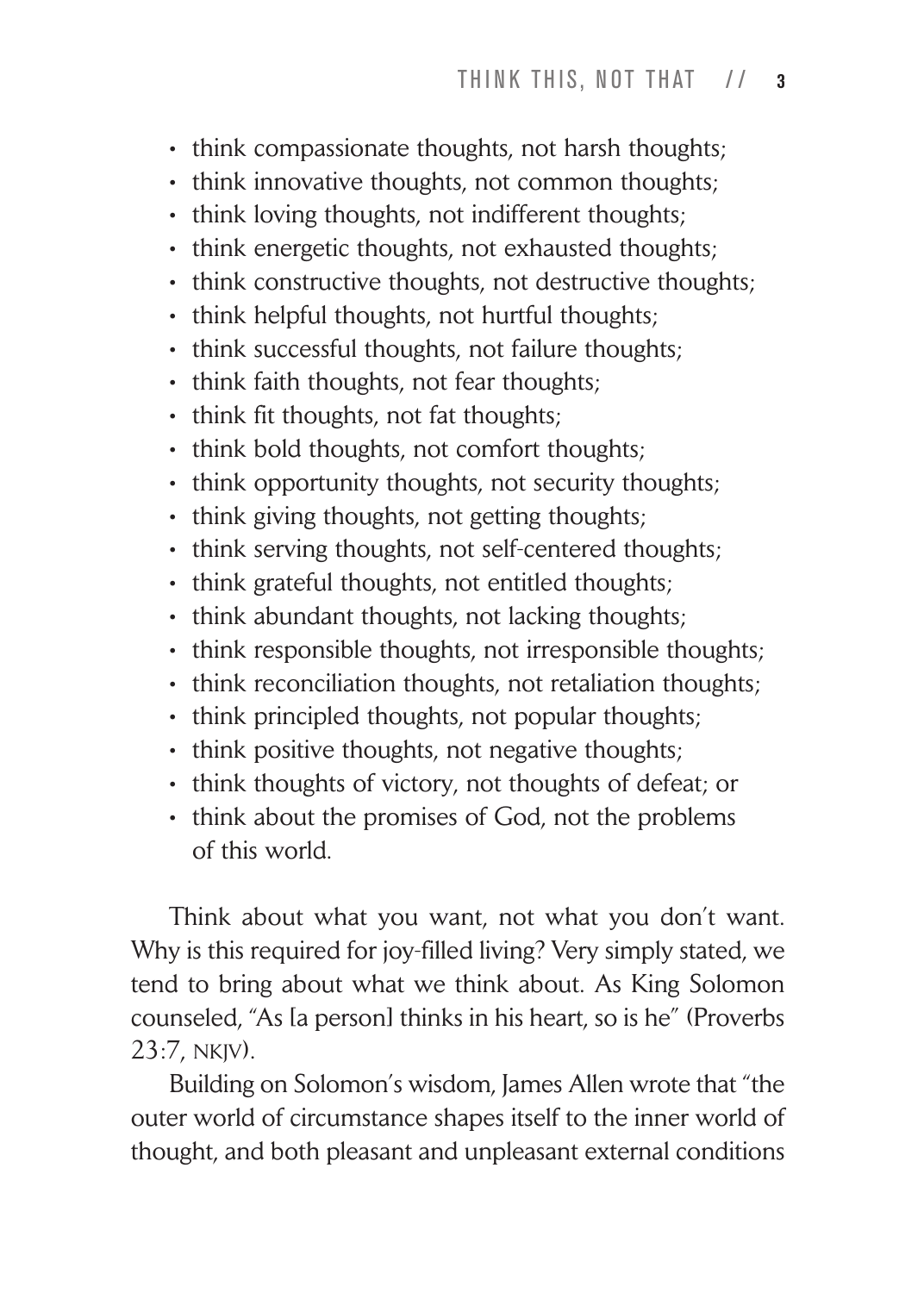are factors which make for the ultimate good of the individual. As the reaper of his own harvest, man learns both by suffering and bliss."1

It is my intention that during this forty-day regimen, you will start experiencing more of the bliss that is called joy-filled living. Starting today, release the need to hang on to thoughts that haven't worked well for you.

It is true that we can think this, not that!

## **ACTIVATE 4:8**

# $\tilde{\mathbf{u}}$

# **Drill #1**

Think about the person you intend to become. Then on the following page, identify a few specific thoughts that are incompatible (Not That column) with that vision. In the lefthand column, identify a handful of thoughts that are compatible (Think This column) and helpful. At the bottom, write a short sentence indicating your commitment to improve your thinking.

## **The Extra Mile**

Invite a trusted friend to participate with you over the next forty days. Send a brief e-mail to each other before midnight every day sharing what you deem the most valuable concept or "aha moment" from that day's lesson. If possible, talk about the experience once per week by phone or over a cup of coffee.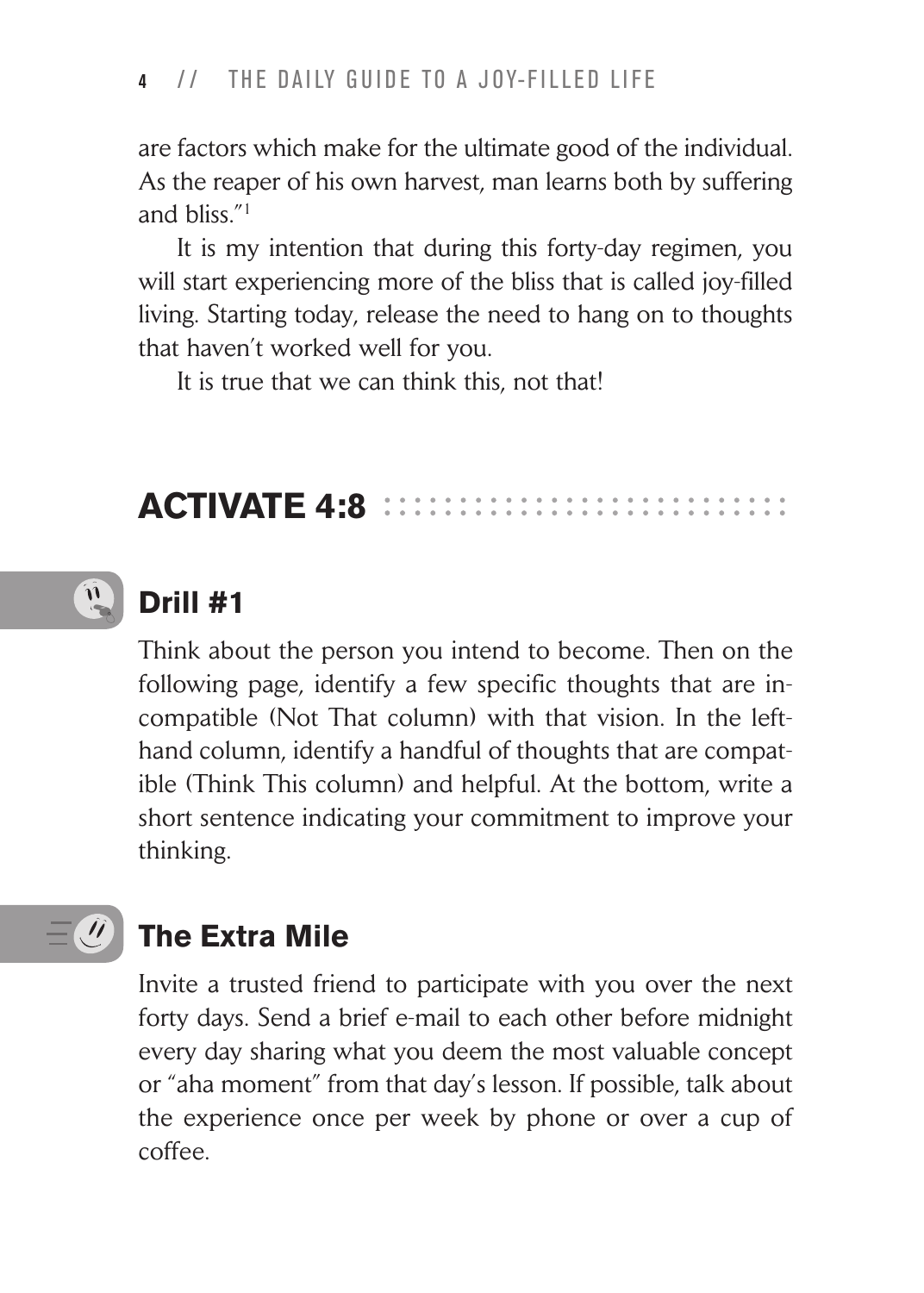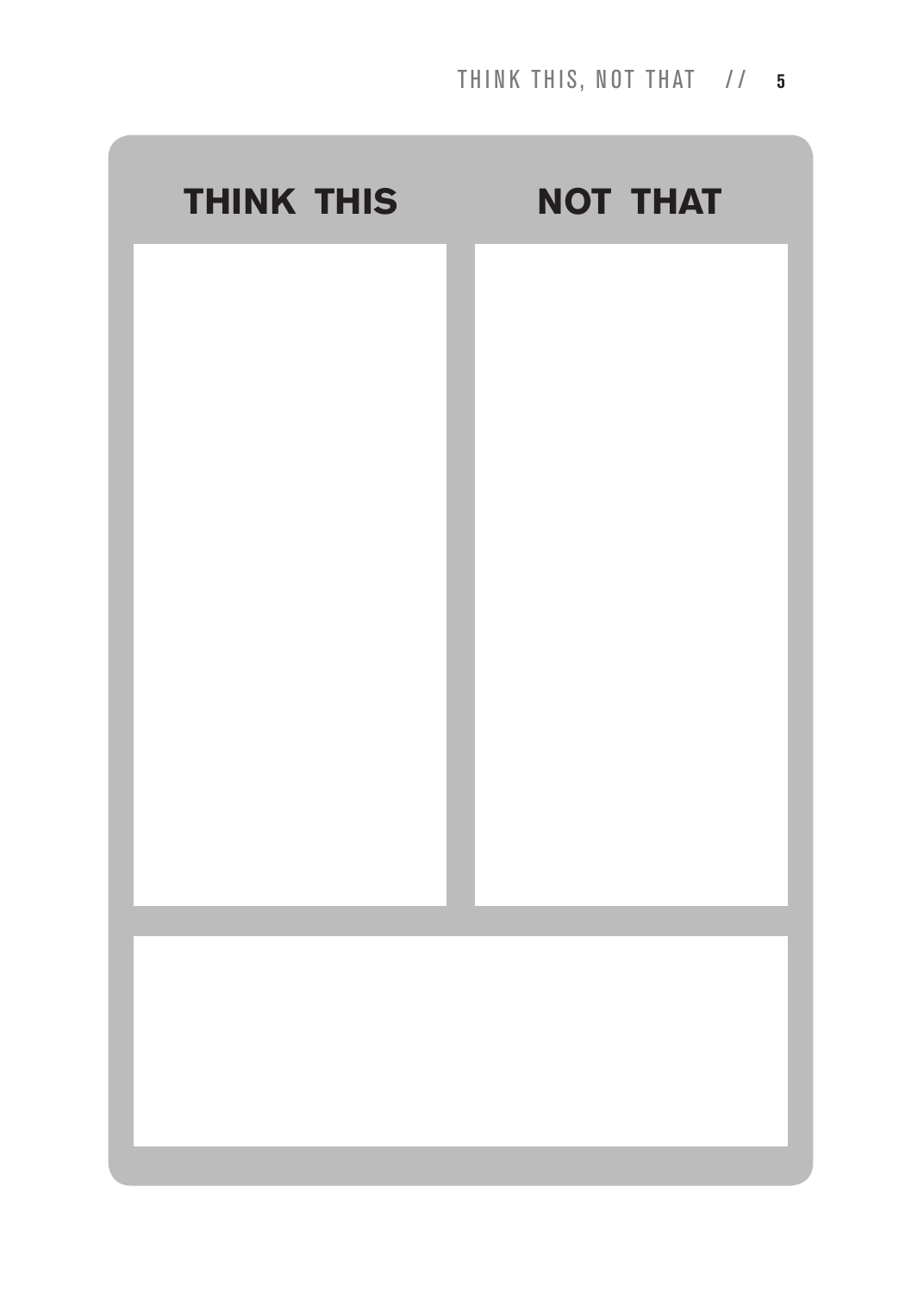



I am free to choose my thoughts.



# **Prayer**

*Heavenly Father, thank you for the freedom to select my thoughts. Today, nudge me to think the right thoughts all day long. Amen.*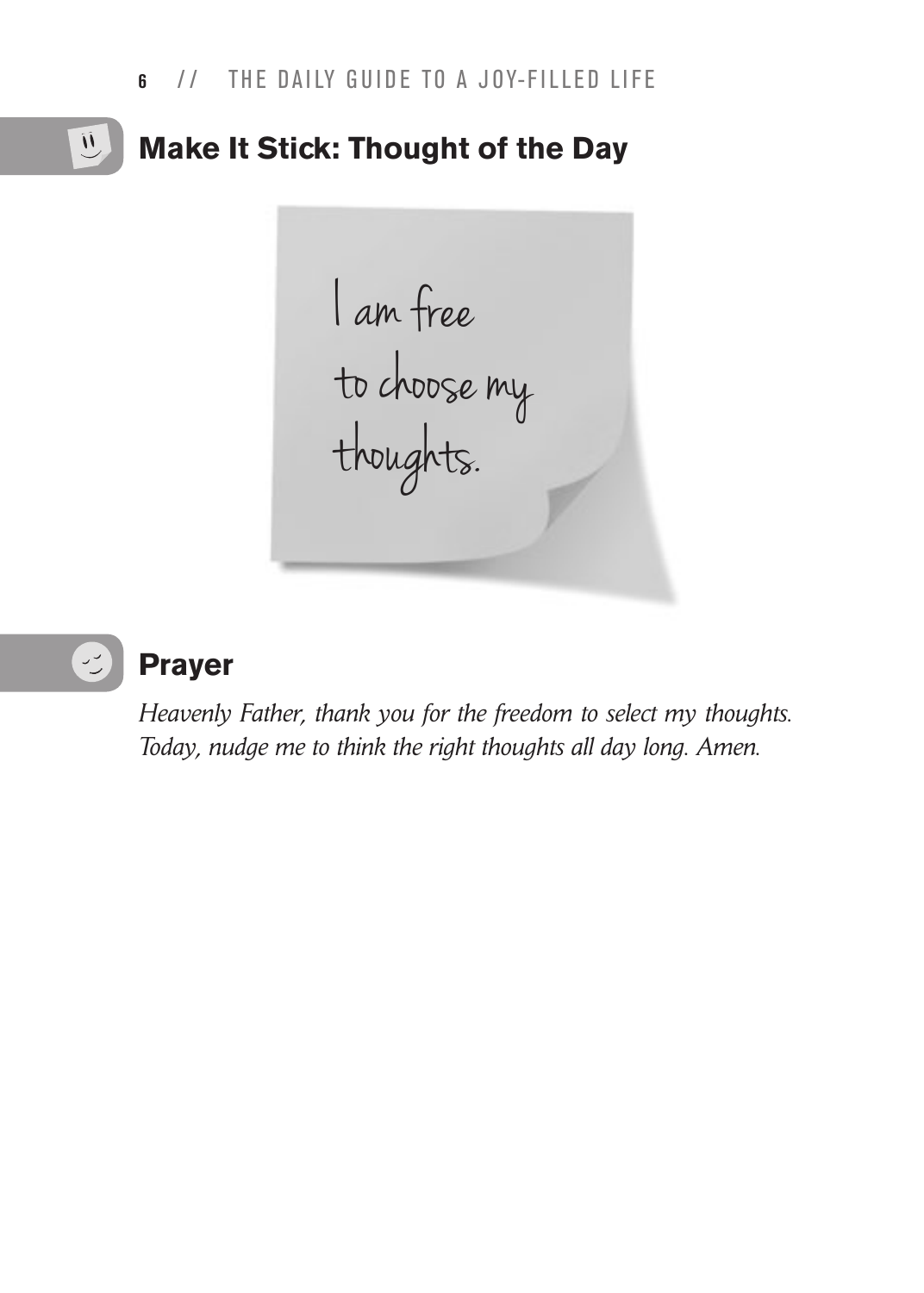# **DAY 2**

# <span id="page-21-0"></span>**DEAL OR NO DEAL**

*The Joy of Decisiveness*

**DO YOU BELIEVE** that God has great plans for your future? I often ask my audiences this question, and predictably they respond by unanimously raising their hands in affirmation. Of course, they know the answer I am looking for, so it is probably not a very reliable test.

Besides, I am not asking the question for theoretical reasons. I want to know: if God himself were in your presence in physical form and directly affirmed his great plans for you, what would be different about the way you would live from that point forward? Would anything change?

Do you believe that God has grand plans for your future? Stop reading, and make sure you have answered this question truthfully. If you answered no, then skip the rest of this chapter and move on to Day 3.

Since you are still reading, I know that you either answered yes or you are simply blowing off my instructions. Assuming you answered yes, do you really believe it? Do you believe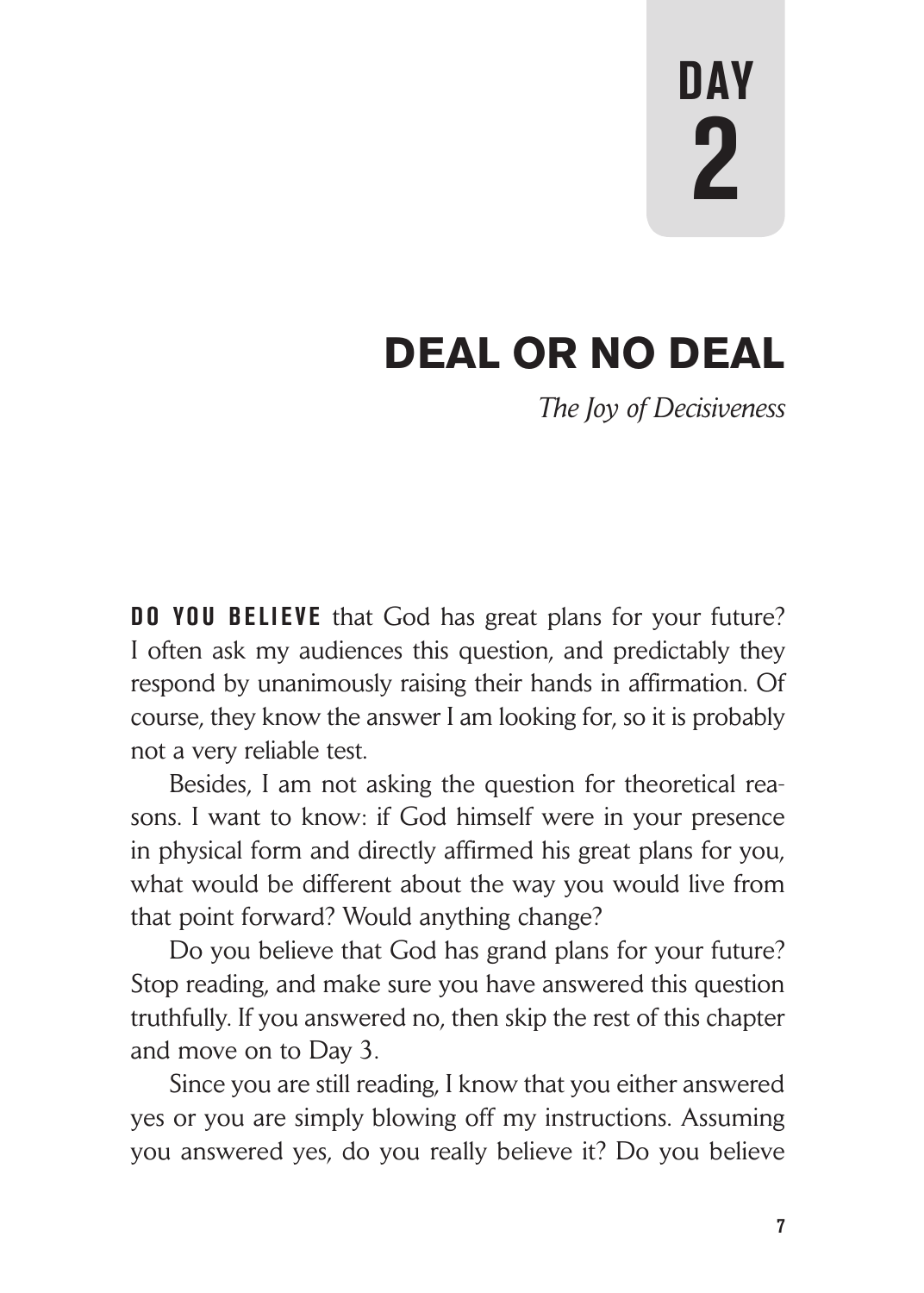it intellectually or do you believe it in your heart, with every fiber of your being? If you accept that God has a great future planned for you (see Jeremiah 29:11), then this belief must naturally translate into behavior that is consistent with that belief.

Who, when assured of a wonderful future, would sulk, complain, and mentally escape with hours of excessive television and other distractions? Often we act today as though tomorrow does not hold much promise. However, I believe that once you accept that God's will for you is something amazingly great, it alters the way you behave and interact in some dramatic, obvious, and observable ways. You will begin to respond with gratitude. Do you agree?

In the popular TV game show hosted by Howie Mandel, there's always a moment when the catchphrase is spoken: "Deal or No Deal?" This is the moment of truth. Will the contestant take the money offered by the "banker" or, instead, choose to bet on the unknown amount of cash in the briefcase? This is the best part of the show. With the cameras rolling and the pressure building, the contestant has to make a decision.

I love the phrase "Deal or No Deal" because it forces the contestant to get out of the neutral zone and take a stand. It's exciting to see whether the decision ends up being a good one or a bad one. But when it comes to choosing to believe that God has good plans for us, we rarely have someone standing over us insisting that we make a decision. The same is true with choosing gratitude, the cornerstone of 4:8 Living. Consequently, it is too easy to perpetually postpone this lifealtering decision. With no cameras rolling and no host prompting us, we freeze, we stall, and we rationalize, but we do not respond to the call of "Deal or No Deal." Instead, we linger in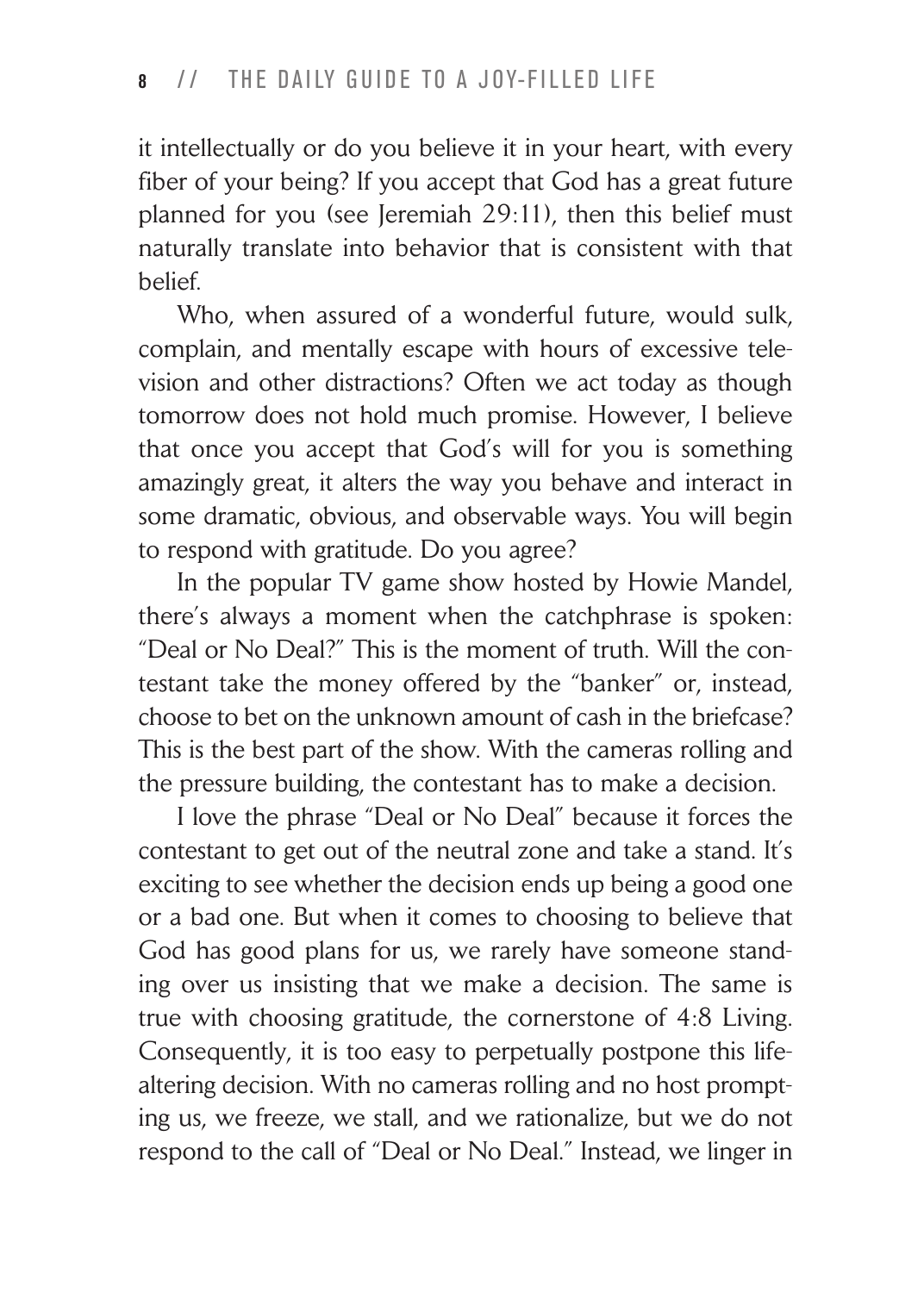the land of "Wait and See," effectively deactivating one of the greatest faith builders and joy amplifiers available to us.

Gratitude is a *choice.* It is a conscious and deliberate decision to focus on life's blessings rather than its shortcomings. Life will always have shortcomings, and it will always have virtues. When you focus on your blessings, your life feels abundant. When you focus on what's missing, life feels incomplete. Where you point the spotlight of your attention is purely a matter of choice

The power of gratitude is undeniably immense. Without a doubt, a perpetual spirit of thankfulness is the central ingredient in the recipe for a joy-filled life. You are going to draw more joy out of your business, out of your marriage, out of your family life, and out of all the other aspects of your existence when you make a commitment to become an openly and overtly grateful person.

Gratitude is also an effective antidote to most negative emotions. You cannot experience gratitude and hostility at the same time; you have to make a choice. Which one is it going to be? The more things you appreciate today, the more things you will notice tomorrow to be grateful for. On the flip side, the less appreciative you are today, the fewer blessings you will tend to acknowledge tomorrow. The Greek philosopher Epictetus said, "He is a wise man who does not grieve for the things which he has not but rejoices for those which he has."

Today's focus is the conscious decision that precedes this thankful state of mind. My challenge to you is to take a stand and make this decision—right now.

What are you going to do?

Own your joy! Either make the decision to be an exceptionally grateful individual from this point forward, or make the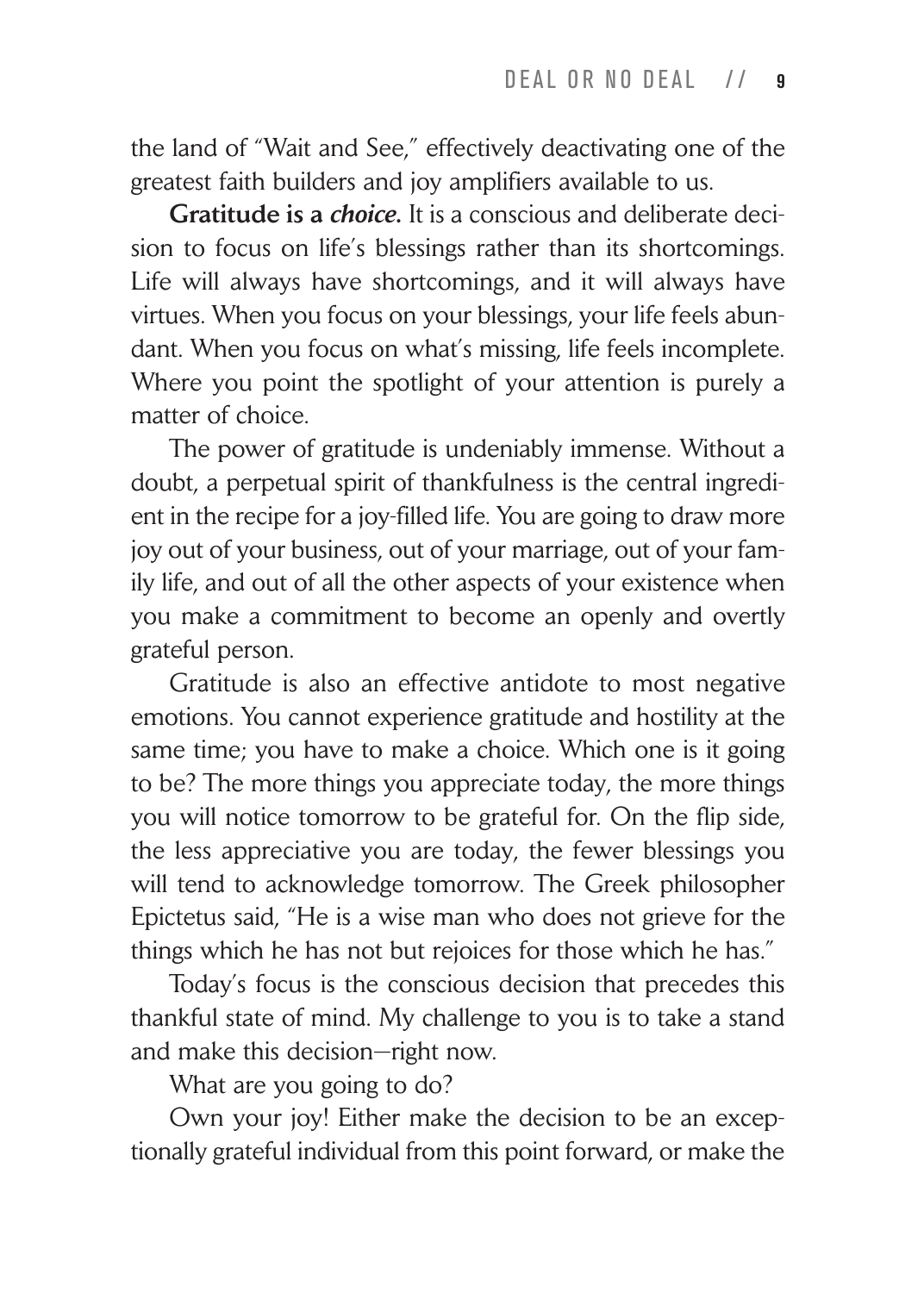decision not to be. Life's camera is rolling, and now is the time to make a choice. Decide to decide. This is the moment of truth. Are you ready to take a leap of joy? Is it Deal or No Deal?

#### **ACTIVATE 4:8 ::::::::::**  $1.1.1.1.1$



### Drill #2

Using bullet points, describe what God's plan for your life might look like.

| $\bullet$ $\hspace{0.0cm}$                                                                                                                                                                                                                                                                                                                                                                                                                                                             |
|----------------------------------------------------------------------------------------------------------------------------------------------------------------------------------------------------------------------------------------------------------------------------------------------------------------------------------------------------------------------------------------------------------------------------------------------------------------------------------------|
|                                                                                                                                                                                                                                                                                                                                                                                                                                                                                        |
|                                                                                                                                                                                                                                                                                                                                                                                                                                                                                        |
|                                                                                                                                                                                                                                                                                                                                                                                                                                                                                        |
| $\bullet$                                                                                                                                                                                                                                                                                                                                                                                                                                                                              |
|                                                                                                                                                                                                                                                                                                                                                                                                                                                                                        |
|                                                                                                                                                                                                                                                                                                                                                                                                                                                                                        |
| $\bullet$ $\hspace{0.0cm}$                                                                                                                                                                                                                                                                                                                                                                                                                                                             |
|                                                                                                                                                                                                                                                                                                                                                                                                                                                                                        |
|                                                                                                                                                                                                                                                                                                                                                                                                                                                                                        |
|                                                                                                                                                                                                                                                                                                                                                                                                                                                                                        |
|                                                                                                                                                                                                                                                                                                                                                                                                                                                                                        |
|                                                                                                                                                                                                                                                                                                                                                                                                                                                                                        |
|                                                                                                                                                                                                                                                                                                                                                                                                                                                                                        |
|                                                                                                                                                                                                                                                                                                                                                                                                                                                                                        |
|                                                                                                                                                                                                                                                                                                                                                                                                                                                                                        |
|                                                                                                                                                                                                                                                                                                                                                                                                                                                                                        |
|                                                                                                                                                                                                                                                                                                                                                                                                                                                                                        |
|                                                                                                                                                                                                                                                                                                                                                                                                                                                                                        |
|                                                                                                                                                                                                                                                                                                                                                                                                                                                                                        |
|                                                                                                                                                                                                                                                                                                                                                                                                                                                                                        |
|                                                                                                                                                                                                                                                                                                                                                                                                                                                                                        |
|                                                                                                                                                                                                                                                                                                                                                                                                                                                                                        |
|                                                                                                                                                                                                                                                                                                                                                                                                                                                                                        |
| $\bullet \underbrace{\hspace{25mm}}_{\hspace{25mm}}\underbrace{\hspace{25mm}}_{\hspace{25mm}}\underbrace{\hspace{25mm}}_{\hspace{25mm}}\underbrace{\hspace{25mm}}_{\hspace{25mm}}\,\underbrace{\hspace{25mm}}_{\hspace{25mm}}\,\underbrace{\hspace{25mm}}_{\hspace{25mm}}\,\underbrace{\hspace{25mm}}_{\hspace{25mm}}\,\underbrace{\hspace{25mm}}_{\hspace{25mm}}\,\underbrace{\hspace{25mm}}_{\hspace{25mm}}\,\underbrace{\hspace{25mm}}_{\hspace{25mm}}\,\underbrace{\hspace{25mm}}$ |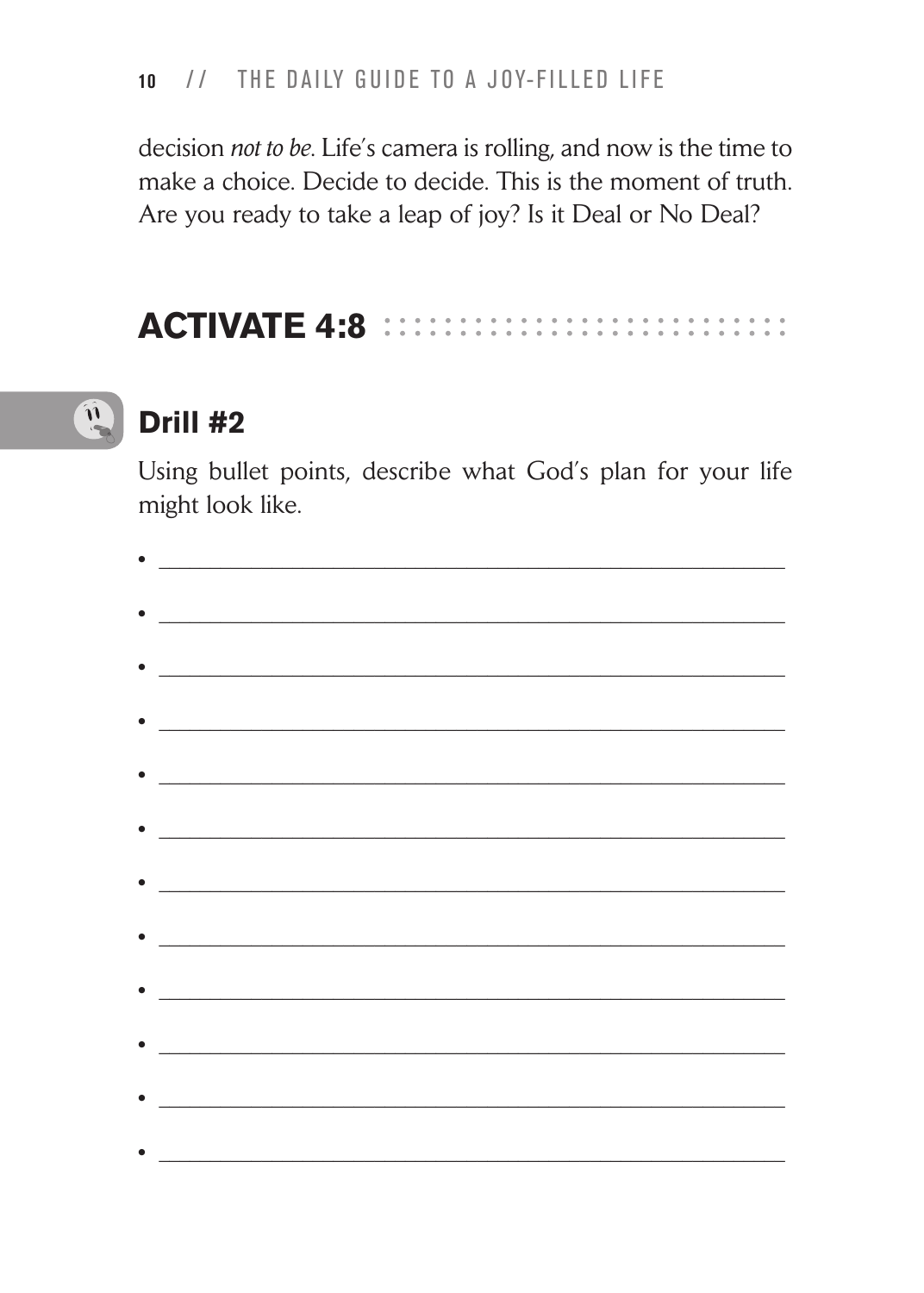# $\equiv Q$

# **The Extra Mile**

Write a brief note to God, thanking him for the amazing future he has planned for you. Give thanks for the joy you gain from pondering this mysterious future. Ask God to reveal the next most important steps you should take to bring about his will for your life.